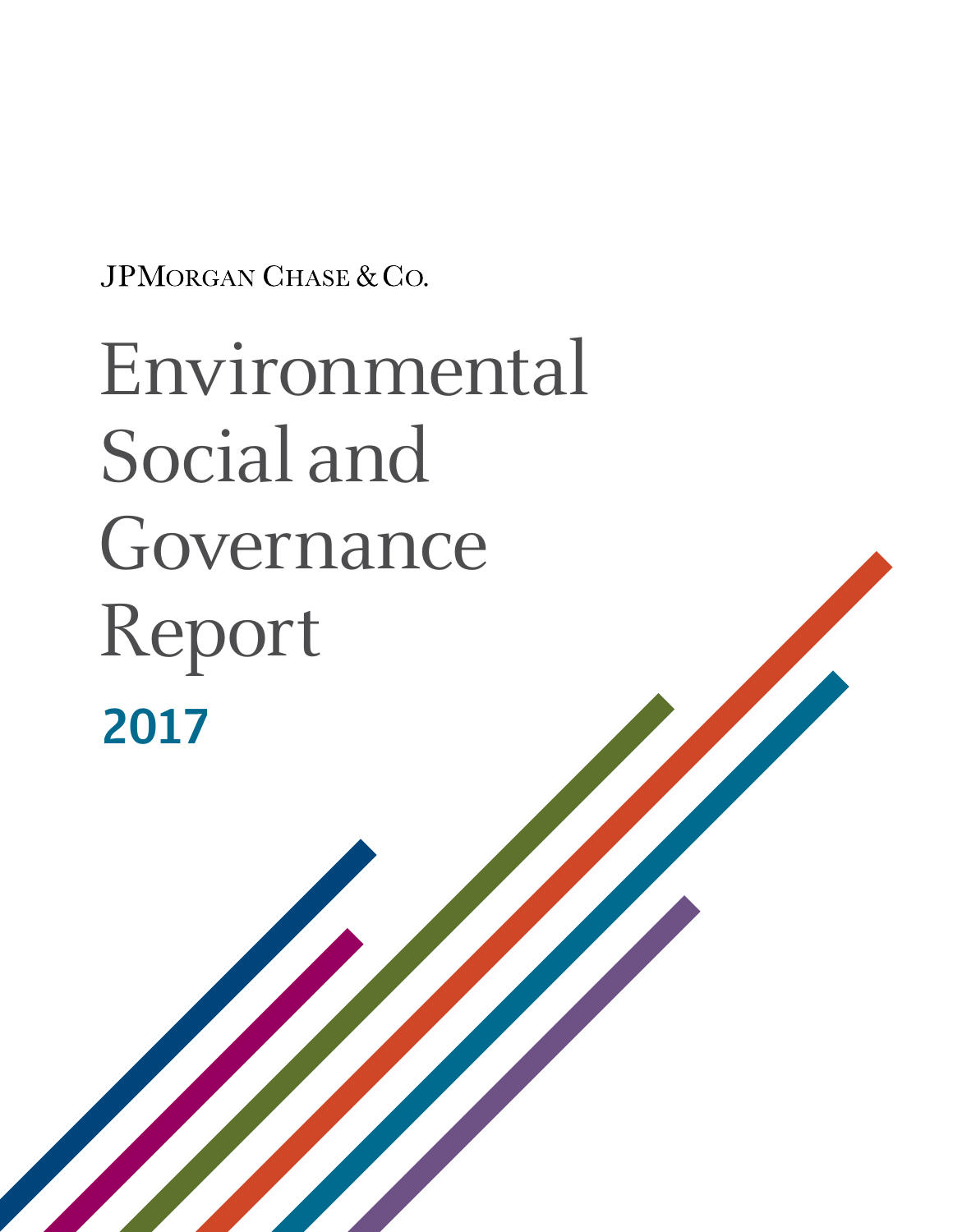# Table of Contents

- 2 Letter From Our Chairman & CEO
- 3 [Introduction](#page-2-0)
- 8 [Promoting Sound Governance](#page-7-0)
- 12 [Serving Our Customers](#page-12-0)
- 16 [Investing in Our Employees](#page-15-0)
- 21 [Supporting Our Communities](#page-20-0)

- 24 Advancing Sustainability
- 31 [Key ESG Statistics](#page-30-0)

# Letter From Our Chairman & CEO

At JPMorgan Chase, we work hard to earn the trust and respect of our shareholders, employees, customers and the communities we serve every single day.

Doing so starts with our uncompromising focus on getting the fundamentals right, which includes effectively managing environmental, social and governance matters. It means having robust Board oversight; risk management and controls; promoting a strong culture that values fairness and accountability; delivering exceptional service for our customers; investing in and supporting our people and our communities; and advancing sustainability both for our clients and in our own operations.

When we do all these things well, we position our Firm for success – which allows us to do even more of what banks do best: provide the capital needed to support our clients and customers and help strengthen the broader economy. This is what we are doing through a \$20 billion, five-year investment in our employees, branches and communities announced in early 2018. We know that attracting and retaining talented people is essential to our success, so we are increasing our investment in them. For the second time in two years, we are raising wages for 22,000 employees. For employees making between \$12 and \$16.50 an hour, we have raised wages to between \$15 and \$18 an hour, depending on local cost of living. Our Firm will also open hundreds of new branches and add 4,000 jobs in U.S. markets, increase small business and mortgage lending, and boost our philanthropic investments in local communities by 40% to \$1.75 billion over the next five years.

Our Firm is also stepping up our commitment to sustainability. In 2017, we announced that we will source renewable energy for 100% of our global power needs by 2020 and facilitate \$200 billion in clean financing through 2025. These commitments build on our long-standing efforts to advance sustainability in our business and operations. They also reflect our belief that business must play a leadership role in creating solutions that protect the environment and grow the economy.

Well-managed and well-governed businesses are the ones that are successful over the long-term. They are also the engines of our global economy. In this report, I invite you to learn more about how we are working across our Firm to be that kind of business.

**Jamie Dimon** Chairman & CEO, JPMorgan Chase & Co.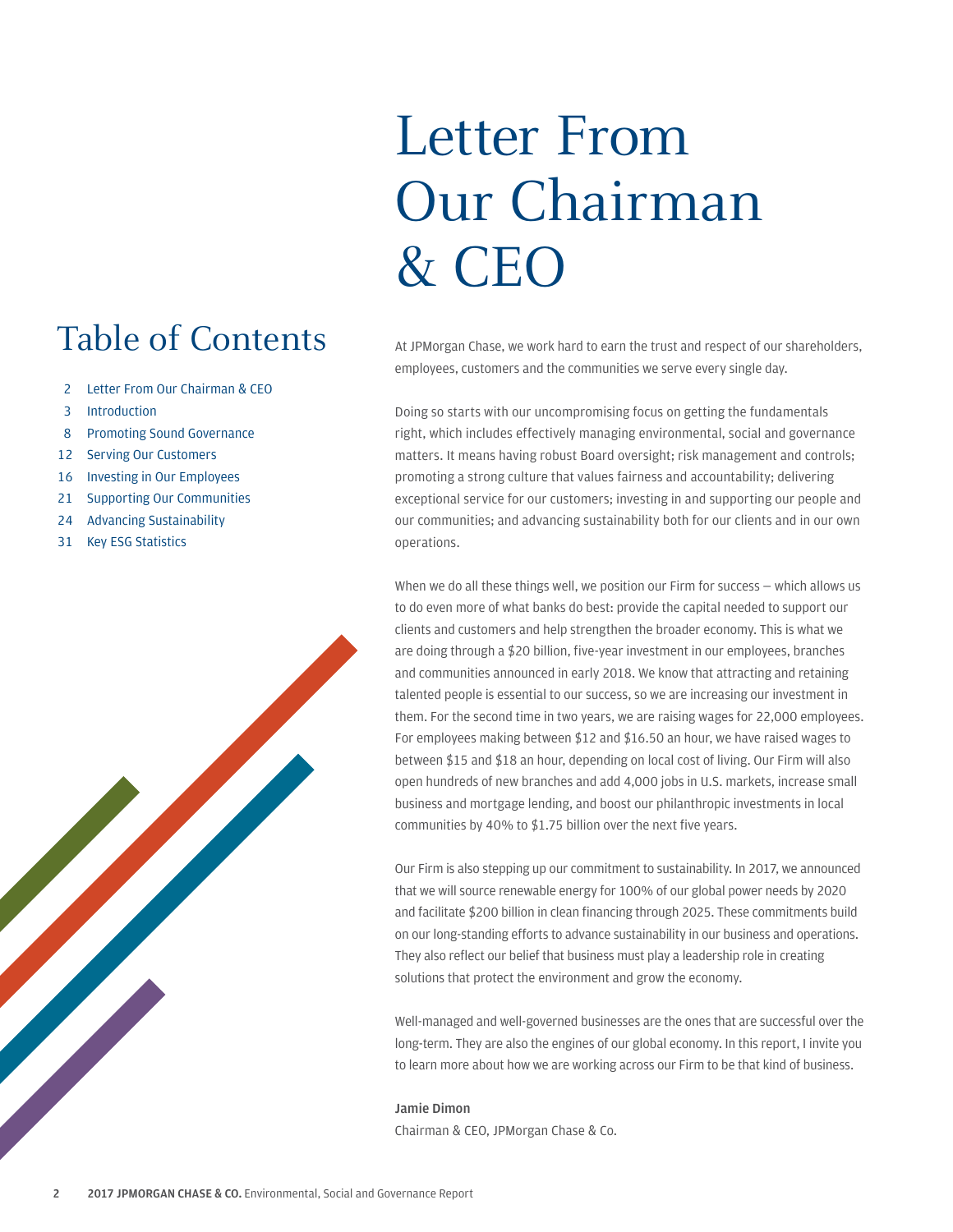[SUPPORTING OUR](#page-20-0)  [COMMUNITIES](#page-20-0)

# <span id="page-2-0"></span>Introduction

As a global financial institution operating in over 60 countries and with more than 252,000 employees, addressing environmental, social and governance (ESG) matters is fundamental to how JPMorgan Chase does business. ESG includes the Firm's own governance as well as our systems of risk management and controls, our human capital strategy, the manner in which we serve our customers and support our communities and how we advance sustainability in our businesses and operations. We know that the long-term success of our Firm requires a continued focus on these topics and a commitment to regularly evaluating how we are doing and challenging ourselves to improve.

# About This Report

JPMorgan Chase is committed to engaging with our many stakeholders and to being transparent about how we do business. One way we do this is by publishing this annual ESG Report, which provides information on how we are addressing ESG matters that we and our stakeholders view as among the most important to our business. We also maintain a dedicated [ESG Information](https://www.jpmorganchase.com/corporate/About-JPMC/esg.htm) page on our website to facilitate access to the wide range of information and resources that we publish on these topics.

While we share information about our ESG performance through a number of channels — including various reports and presentations, regulatory filings, press releases and direct engagement with stakeholders — the annual ESG Report consolidates and summarizes the most important aspects of our work. It is also designed to guide readers to where they can access more detailed information about specific topics of interest.

This report principally covers programs and performance on ESG matters, including key developments and financial performance that took place in 2017. It is intended to be a companion to our [2017 Annual Report](https://www.jpmorganchase.com/corporate/investor-relations/document/annualreport-2017.pdf) and [2018 Proxy Statement](https://www.jpmorganchase.com/corporate/investor-relations/document/proxy-statement2018.pdf), as well as our annual [Corporate Responsibility Report](https://reports.jpmorganchase.com/corporate-responsibility/2017/cr-2017-home.htm), which focuses on the Firm's philanthropic initiatives to drive inclusive growth in communities around the world. This report also provides an update on many of

the topics covered in How We Do Business — The Report, which was published in December 2014.

This ESG Report, in combination with a separate [Index](https://www.jpmorganchase.com/corporate/Corporate-Responsibility/document/jpmc-cr-gri-2017.pdf) available on our website, has been prepared in accordance with the Global Reporting Initiative (GRI) Standards: Core option. The GRI is an international standard commonly used by companies and other organizations to guide sustainability reporting.

### JPMorgan Chase Business Principles

#### Exceptional client service

- 1. Focus on the customer
- 2. Be field and client driven and operate at the local level
- 3. Build world-class franchises, investing for the long term, to serve our clients

#### Operational excellence

- 4. Set the highest standards of performance
- 5. Demand financial rigor and risk discipline: We will always maintain a fortress balance sheet
- 6. Strive for the best internal governance and controls
- 7. Act and think like owners and partners
- 8. Strive to build and maintain the best, most efficient systems and operations
- 9. Be disciplined in everything we do
- 10. Execute with both skill and urgency

#### A commitment to integrity, fairness and responsibility

- 11. Do not compromise our integrity
- 12. Face facts
- 13. Have fortitude
- 14. Foster an environment of respect, inclusiveness, humanity & humility
- 15. Help strengthen the communities in which we live and work

#### A great team and winning culture

- 16. Hire, train and retain great, diverse employees
- 17. Build teamwork, loyalty and morale
- 18. Maintain an open, entrepreneurial meritocracy for all
- 19. Communicate honestly, clearly and consistently
- 20. Strive to be good leaders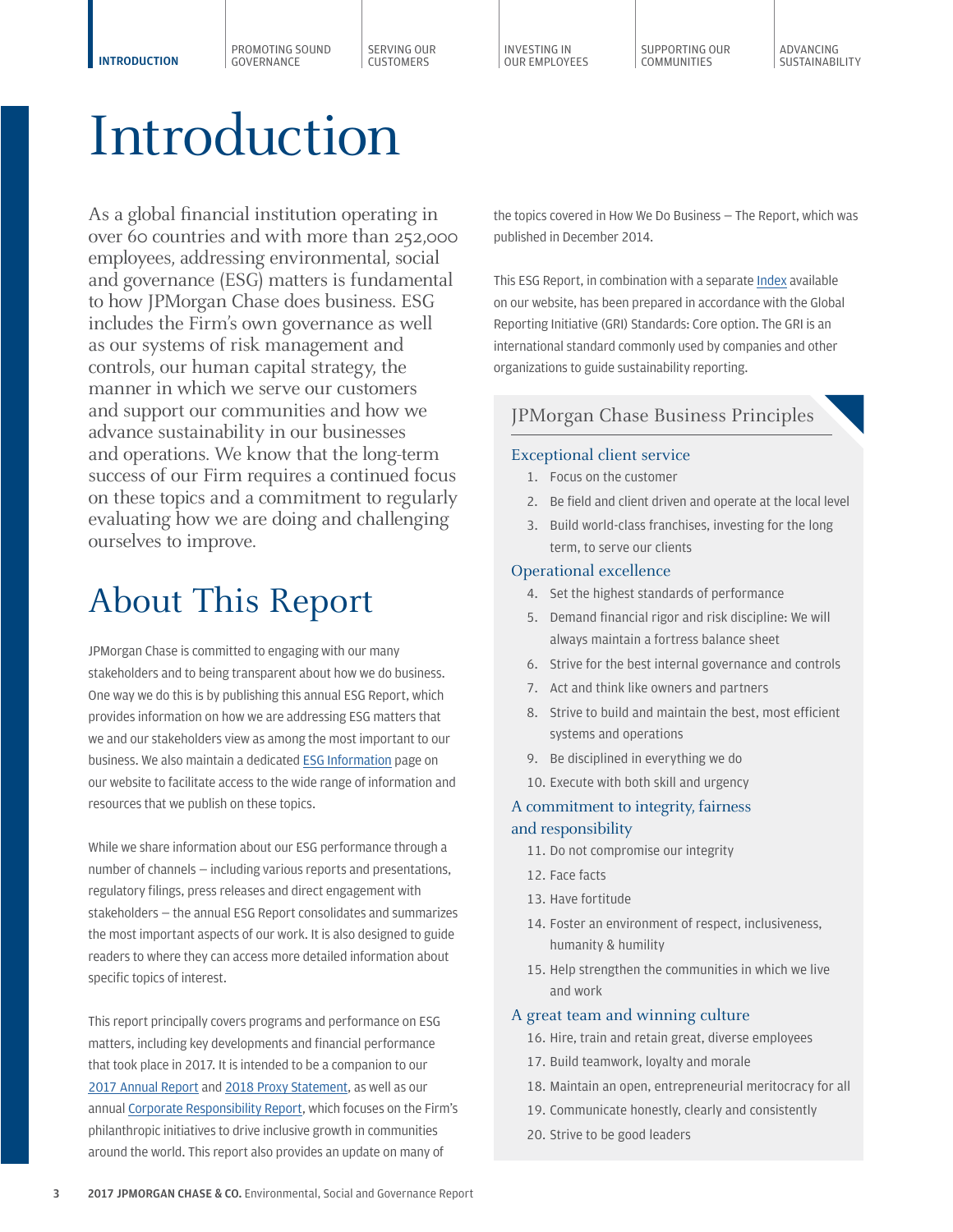## Company at a Glance

JPMorgan Chase & Co. is a leading global financial services company with assets of \$2.5 trillion and operations worldwide. The Firm is a leader in investment banking, financial services for consumers and small businesses, commercial banking, financial transaction processing and asset management. A component of the Dow Jones Industrial Average, JPMorgan Chase serves millions of consumers in the U.S. as well as many of the world's most prominent corporate, institutional and government clients, under its J.P. Morgan and Chase brands.

JPMorgan Chase's activities are organized, for management reporting purposes, into a Corporate segment and four major reportable business segments, which we refer to as the lines of business.

### Consumer & Community Banking (CCB)

CCB has a relationship with about 61 million households — almost half of the households in the U.S. We serve people, families and businesses across multiple channels — including through over 5,100 branches and over 16,000 ATMs and through the No. 1 most visited online banking portal in the U.S. We help people bank, save, invest, make purchases with credit cards and finance homes and vehicles.

### Corporate & Investment Bank (CIB)

CIB offers a suite of investment banking, market-making, prime brokerage, and treasury and securities products and services to a global client base. In general, the CIB's clients can be categorized as corporations, governmental entities, central banks and asset owners and managers (e.g., pension and hedge funds, family offices).

### Commercial Banking (CB)

CB provides credit, banking and treasury services to approximately 19,000 clients, including mid-sized businesses, corporations, government entities and nonprofit organizations, as well as about 34,000 real estate owners and investors.

### Asset & Wealth Management (AWM)

AWM serves both individuals and institutions, including pension and sovereign wealth funds, central banks and many of the world's wealthiest individuals and families. By managing money for clients, we help individuals retire more comfortably, pension funds meet their obligations, universities reinvest in research and facilities and wealthy families ensure lasting legacies.

As of or for the year ended December 31 (in millions, except per share, ratio data and headcount)

<span id="page-3-1"></span><span id="page-3-0"></span>

|                                                            | 2017          | 2016                |  |
|------------------------------------------------------------|---------------|---------------------|--|
| Reported basis <sup>(a)</sup>                              |               |                     |  |
| Total net revenue                                          | \$<br>99,624  | \$<br>95,668        |  |
| Total noninterest expense                                  | 58,434        | 55,771              |  |
| Pre-provision profit                                       | 41,190        | 39,897              |  |
| Provision for credit losses                                | 5,290         | 5,361               |  |
| Net income                                                 | \$<br>24,441  | \$<br>24,733        |  |
| Per common share data                                      |               |                     |  |
| Net income per share:                                      |               |                     |  |
| <b>Basic</b>                                               | \$<br>6.35    | \$<br>6.24          |  |
| Diluted                                                    | 6.31          | 6.19                |  |
| Cash dividends declared                                    | 2.12          | 1.88                |  |
| Book value                                                 | 67.04         | 64.06               |  |
| Tangible book value (TBVPS) <sup>(b)</sup>                 | 53.56         | 51.44               |  |
| <b>Selected ratios</b>                                     |               |                     |  |
| Return on common equity                                    | 10%           | 10%                 |  |
| Return on tangible common<br>equity (ROTCE) <sup>(b)</sup> | 12            | 13                  |  |
| Common equity Tier 1 capital<br>ratio <sup>(c)</sup>       | 12.1          | 12.2                |  |
| Tier 1 capital ratio <sup>(c)</sup>                        | 13.8          | 13.9 <sup>(d)</sup> |  |
| Total capital ratio <sup>(c)</sup>                         | 15.7          | 15.2                |  |
| Selected balance sheet data<br>(period-end)                |               |                     |  |
| Loans                                                      | \$<br>930,697 | \$<br>894,765       |  |
| Total assets                                               | 2,533,600     | 2,490,972           |  |
| <b>Deposits</b>                                            | 1,433,982     | 1,375,179           |  |
| Common stockholders' equity                                | 229,625       | 228,122             |  |
| Total stockholders' equity                                 | 255,693       | 254,190             |  |
| Market data                                                |               |                     |  |
| Closing share price                                        | \$<br>106.94  | \$<br>86.29         |  |
| Market capitalization                                      | 366,301       | 307,295             |  |
| Common shares at period-end                                | 3,425.3       | 3,561.2             |  |
| Headcount                                                  | 252.539       | 243,355             |  |

<span id="page-3-2"></span>(a) Results are presented in accordance with accounting principles generally accepted in the United States of America, except where otherwise noted.

- (b) TBVPS and ROTCE are each non-GAAP financial measures. For further discussion of these measures, see Explanation and Reconciliation of the Firm's Use of Non-GAAP Financial Measures and Key Financial Performance Measures on pages 52–54 of JPMorgan Chase's 2017 Annual Report in Form 10-K[.](#page-3-1)
- (c) The ratios presented are calculated under the Basel III Advanced Fully Phased-In Approach, and they are key regulatory capital measures. For further discussion, see "Capital Risk Management" on pages 82-91 of JPMorgan Chase's 2017 Annual Report in Form 10-K.
- (d) [The prior period ratio has been revised to conform with the current period](#page-3-2)  [presentation.](#page-3-2)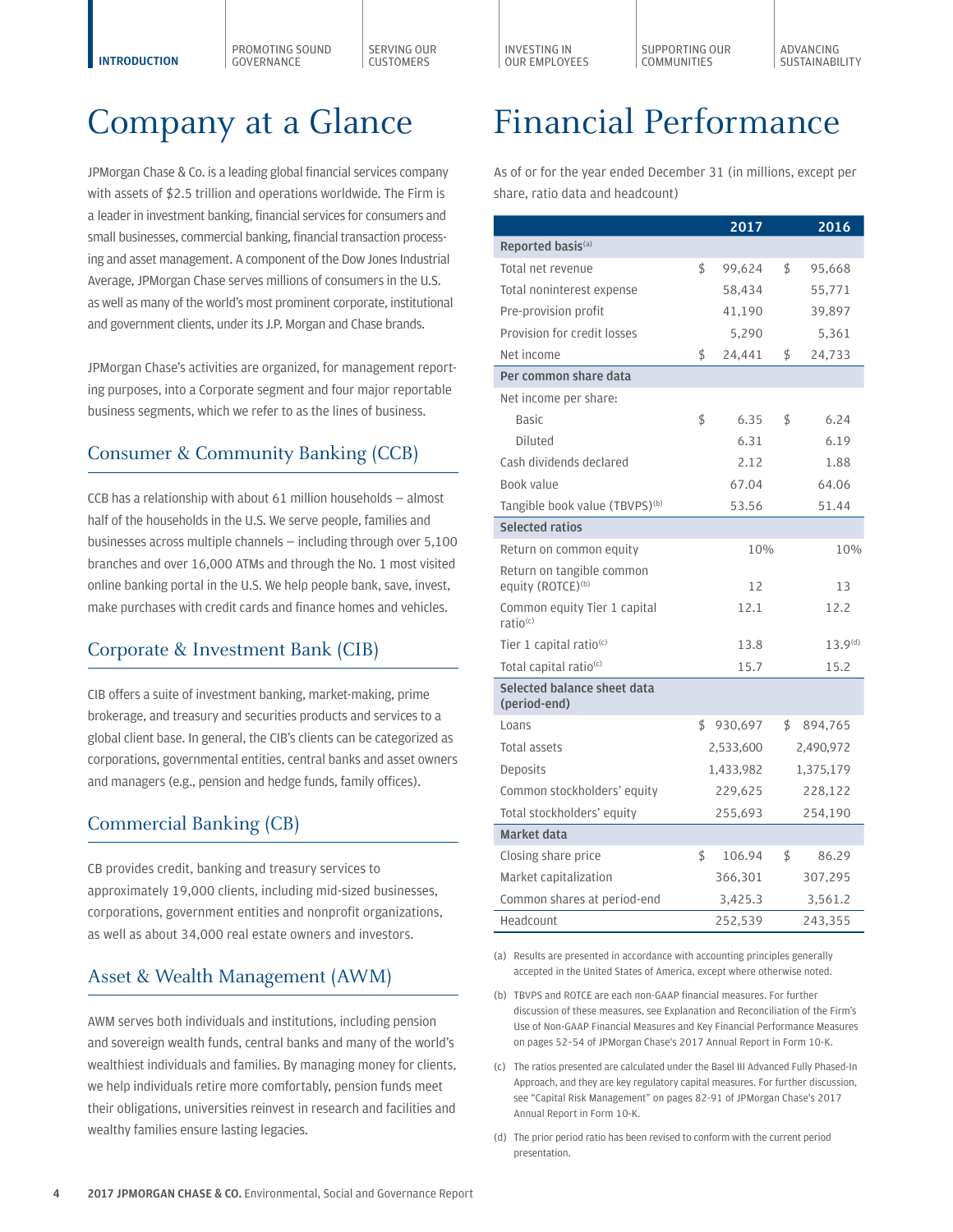# Our Key Environmental, Social & Governance Topics

As a global financial services company, JPMorgan Chase manages a broad range of ESG matters. This report is designed to focus on those we have identified as among the most relevant to our business and of greatest interest to our stakeholders.

The following topics were identified through a process that included discussions with subject matter experts from across our business as well as feedback from a wide range of external stakeholders. We also conducted a targeted analysis of ESG trends, standards and practices related to our industry. Every year, we reassess these areas based on the feedback we receive and insights we gain through our Firm's ongoing engagement with a diverse set of external stakeholders (see Stakeholder Engagement, p. 6). In 2017, this reassessment affirmed that the broad categories and specific key topics we had identified remain relevant for our Firm.<sup>1</sup>

#### **THE FOLLOWING TOPICS ARE DISCUSSED IN THIS REPORT**

| <b>PROMOTING SOUND</b><br><b>GOVERNANCE</b>                                                                                                                                                                        | + Board leadership and management processes<br>+ Ethical culture<br>+ Control environment<br>+ Policy engagement and political participation                                                                                                                                                                                                                                             |  |  |  |
|--------------------------------------------------------------------------------------------------------------------------------------------------------------------------------------------------------------------|------------------------------------------------------------------------------------------------------------------------------------------------------------------------------------------------------------------------------------------------------------------------------------------------------------------------------------------------------------------------------------------|--|--|--|
| <b>SERVING OUR</b><br><b>CUSTOMERS</b>                                                                                                                                                                             | + Engagement with retail customers and consumer organizations<br>+ Fair and transparent marketing and advertising<br>+ Serving a diverse retail customer base<br>+ Efforts to improve consumer financial health globally                                                                                                                                                                 |  |  |  |
| <b>INVESTING IN OUR</b><br><b>EMPLOYEES</b>                                                                                                                                                                        | + Talent attraction, retention and development<br>+ Compensation and benefits for our employees<br>+ Diverse and inclusive culture                                                                                                                                                                                                                                                       |  |  |  |
| <b>SUPPORTING OUR</b><br><b>COMMUNITIES</b>                                                                                                                                                                        | + Use of investment and philanthropic capital to expand access to economic opportunity in the<br>communities where we do business                                                                                                                                                                                                                                                        |  |  |  |
| <b>ADVANCING</b><br><b>SUSTAINABILITY</b>                                                                                                                                                                          | + Integration of environmental and social issues into due diligence and analysis<br>+ Financing solutions that generate positive environmental and social impacts<br>+ Partnerships with organizations to advance sustainable development<br>+ Management of the environmental impacts of our buildings and branches, including energy use,<br>greenhouse gas emissions, water and waste |  |  |  |
| More information about how these topics align with the GRI Standards reporting framework, including how we define topic boundaries and the GRI<br>topics and disclosures we report, can be found in our GRI Index. |                                                                                                                                                                                                                                                                                                                                                                                          |  |  |  |

<sup>1</sup> During the year, we also expanded our Firm's sustainability strategy to bring together our existing initiatives with two new goals (see Advancing Sustainability, p. 24). As a result, we have decided to combine the discussion of key topics associated with our business and operational sustainability efforts within one comprehensive category.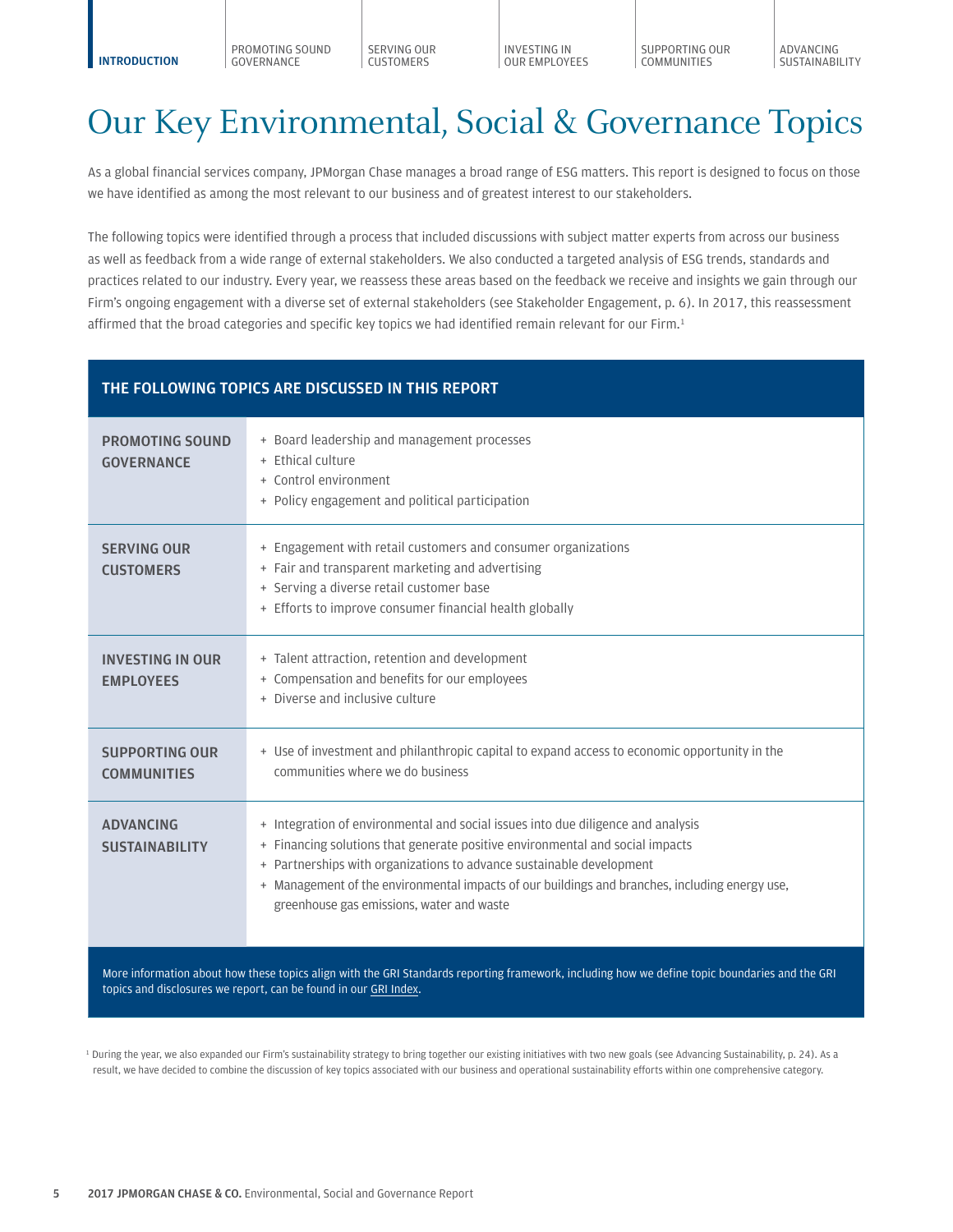[SUPPORTING OUR](#page-20-0)  [COMMUNITIES](#page-20-0)

# Stakeholder Engagement

Ongoing and proactive engagement with stakeholders helps make our company stronger and better informed. This engagement allows us to share information about our Firm's strategy, practices and performance. It also helps us gain valuable insight into our stakeholders' perspectives and the topics that matter to them. We use this insight to develop products, services and programs that are responsive to their needs.

Our Firm has a broad range of stakeholders: shareholders, employees, clients and customers, regulators and policymakers, researchers and analysts, members of the communities where we do business and nongovernmental organizations. Responsibility for engaging with these different groups is widely shared across our Firm's lines of business and corporate functions, and we engage through numerous channels. For example:

### **Shareholders**

We interact and communicate with shareholders through several forums, including our annual Investor Day, quarterly earnings calls, Securities and Exchange Commission filings, Annual Report and Proxy Statement, annual meeting, investor conferences and web communications. We conduct a formal shareholder outreach program twice a year, with fall meetings focused on corporate governance, strategy and financial issues and spring discussions focused on issues related to the Proxy Statement. In all these meetings, we solicit shareholders' perspectives and share information about our management of a range of matters, including ESG topics. After each of these outreach programs, we provide investor feedback to the Board. The shareholders who participated in these meetings in 2017 represented over 45% of the Firm's outstanding common stock.

We also engage in dialogue outside these formal channels with shareholders who have a long-term economic interest in our company. These engagements provide us with useful feedback, which we consider when executing the processes that set the governance practices and strategic direction for the Firm. We have been consistently recognized for our engagement efforts by industry publications, including for Best Corporate Governance in 2017 by *IR Magazine*.

### Employees

We communicate with and gather input from our employees through our biannual global Employee Opinion Survey, regular town hall and small group meetings, blogs and newsletters, and online suggestion tools via our intranet, among other avenues. We also have a global telephone hotline – staffed by a live responder 24 hours a day, seven days a week, with translation services available — as well as a variety of other mechanisms through which employees can fulfill their obligation to report any known or suspected violation of our Code of Conduct, company policies or laws that govern our business.

### Regulators and Policymakers

We maintain an open, ongoing dialogue with our global supervisory regulators and a broad array of other policymakers. Our senior leaders and Directors commit a significant amount of their time to meeting with our regulators and policymakers, providing opportunities for us to hear firsthand about their priorities and to keep them informed about developments in our businesses. In addition, across the enterprise, our businesses and control functions engage with regulators — for example, through exams and continuous monitoring, regular meetings and ad hoc requests. We share regular reports with regulators on a range of matters. We also seek feedback about whether they are getting the right level, quality and frequency of information.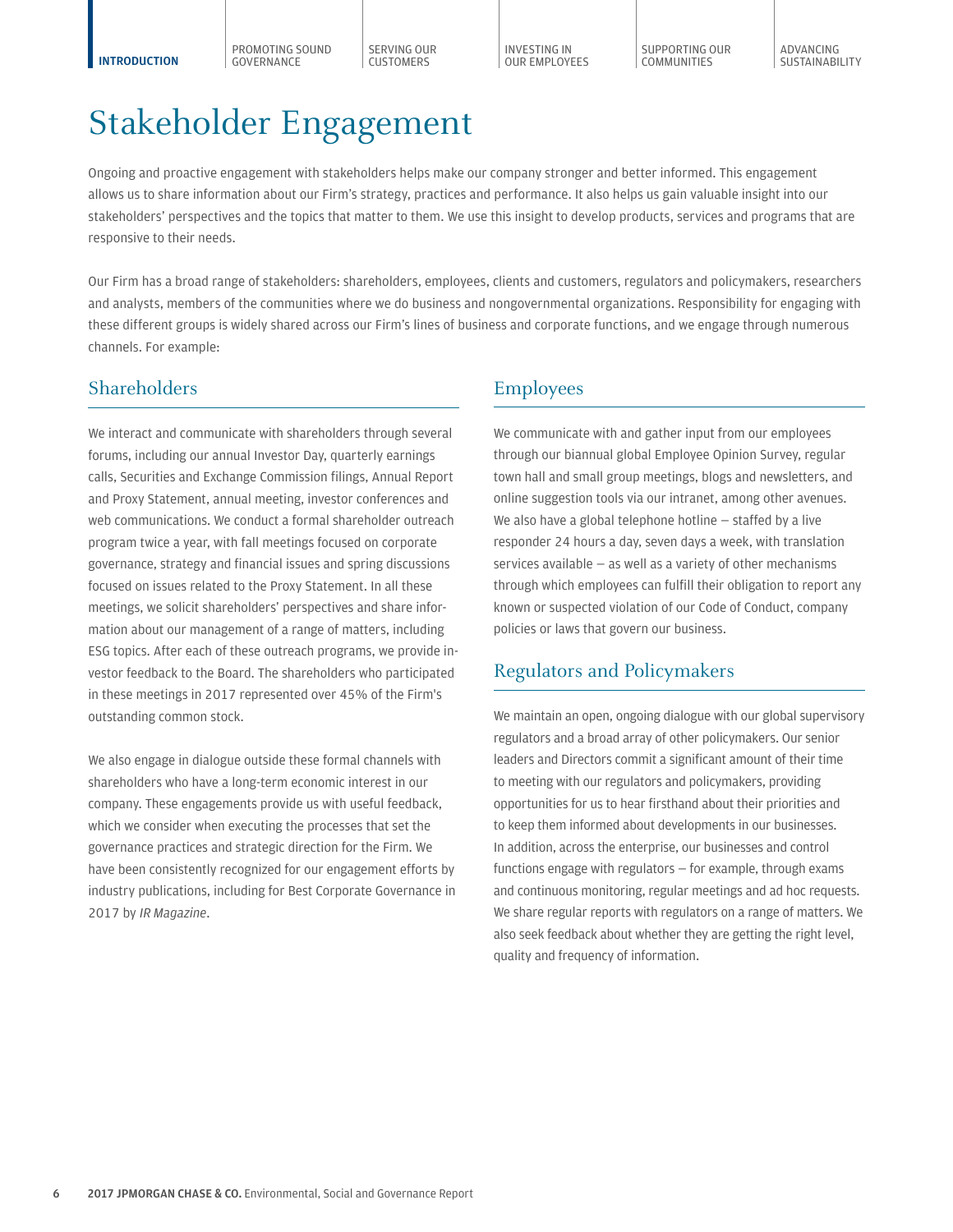#### **[INTRODUCTION](#page-2-0)**

[PROMOTING SOUND](#page-7-0)  [GOVERNANCE](#page-7-0)

[SERVING OUR](#page-12-0)  [CUSTOMERS](#page-12-0)

[INVESTING IN](#page-15-0)  [OUR EMPLOYEES](#page-15-0) [SUPPORTING OUR](#page-20-0)  [COMMUNITIES](#page-20-0)

ADVANCING SUSTAINABILITY

므

#### **Customers**

We have a variety of means to solicit and respond to customer feedback about our products, services and organization as a whole. Customers may communicate with us directly in our branches; via surveys; through our [website](https://www.jpmorganchase.com/), [@ChaseSupport](https://twitter.com/ChaseSupport) Twitter handle and [Facebook](https://www.facebook.com/jpmorganchase) page; and by phone or mail.

#### Research Analysts

We provide a wide range of information to members of the investment community, including both financial and ESG analysts and researchers, through several channels, including reports, presentations, regulatory filings, conferences and publications on our website, as well as by responding to surveys and specific information requests. We also engage with analysts and researchers through calls and meetings.

#### **Communities**

In the U.S., where we have a retail banking presence, we have Community Advisory Boards (CABs) in our major markets. The CABs provide a forum for communication between our Firm and community stakeholders, including leaders from nonprofit organizations. CAB members help identify community development needs and have the opportunity to raise questions and concerns directly to JPMorgan Chase executives.

#### Nongovernmental Organizations

We engage with nongovernmental organizations (NGOs) on issues that are important to communities, consumers and our business. For example, through the Chase Advisory Panel program, senior executives engage with national consumer policy groups to discuss issues related to the Firm's products, policies, customer-facing practices, and communications and public policy issues. We also engage with NGOs on environmental and social topics, and maintain philanthropic partnerships with a broad range of groups that work on issues that are important to our Firm.



### Additional Online Resources

Our [ESG Information](https://www.jpmorganchase.com/corporate/About-JPMC/esg.htm) website portal provides links to numerous JPMorgan Chase publications, documents, policies, website pages and other sources of information about various ESG topics, including:

- ö [2017 Annual Report](https://www.jpmorganchase.com/corporate/investor-relations/document/annualreport-2017.pdf)
- ö [2018 Proxy Statement](https://www.jpmorganchase.com/corporate/investor-relations/document/proxy-statement2018.pdf)
- ö [Business Principles](https://www.jpmorganchase.com/corporate/About-JPMC/ab-business-principles.htm)
- > [Code of Conduct](https://www.jpmorganchase.com/corporate/About-JPMC/ab-code-of-ethics.htm)
- ö [Code of Ethics for Financial Professionals](https://www.jpmorganchase.com/corporate/About-JPMC/ab-code-of-ethics.htm)
- ö [Corporate Governance Principles](https://www.jpmorganchase.com/corporate/About-JPMC/ab-corporate-governance-principles.htm)
- ö [Corporate Responsibility Report \(April 2018\)](http://www.jpmorganchase.com/CR2017)
- ö [Diversity and Inclusion](https://www.jpmorganchase.com/corporate/About-JPMC/diversity.htm)
- ö [Environmental and Social Policy Framework](https://www.jpmorganchase.com/corporate/Corporate-Responsibility/document/jpmc-environmental-and-social-policy-framework.pdf)
- > How We Do Business The Report
- ö [Human Rights Statement](https://www.jpmorganchase.com/corporate/About-JPMC/ab-human-rights.htm)
- ö [Policy Engagement and Political Participation](https://www.jpmorganchase.com/corporate/About-JPMC/ab-political-activities.htm)
- > [Supplier Information](https://www.jpmorganchase.com/corporate/About-JPMC/ab-supplier-relations.htm)
- ö [U.K. Modern Slavery Act Transparency](https://www.jpmorganchase.com/corporate/Corporate-Responsibility/document/modern-slavery-act.pdf)  **[Statement](https://www.jpmorganchase.com/corporate/Corporate-Responsibility/document/modern-slavery-act.pdf)**

For additional information, please visit [www.jpmorganchase.com/E](https://www.jpmorganchase.com/corporate/About-JPMC/esg.htm)SG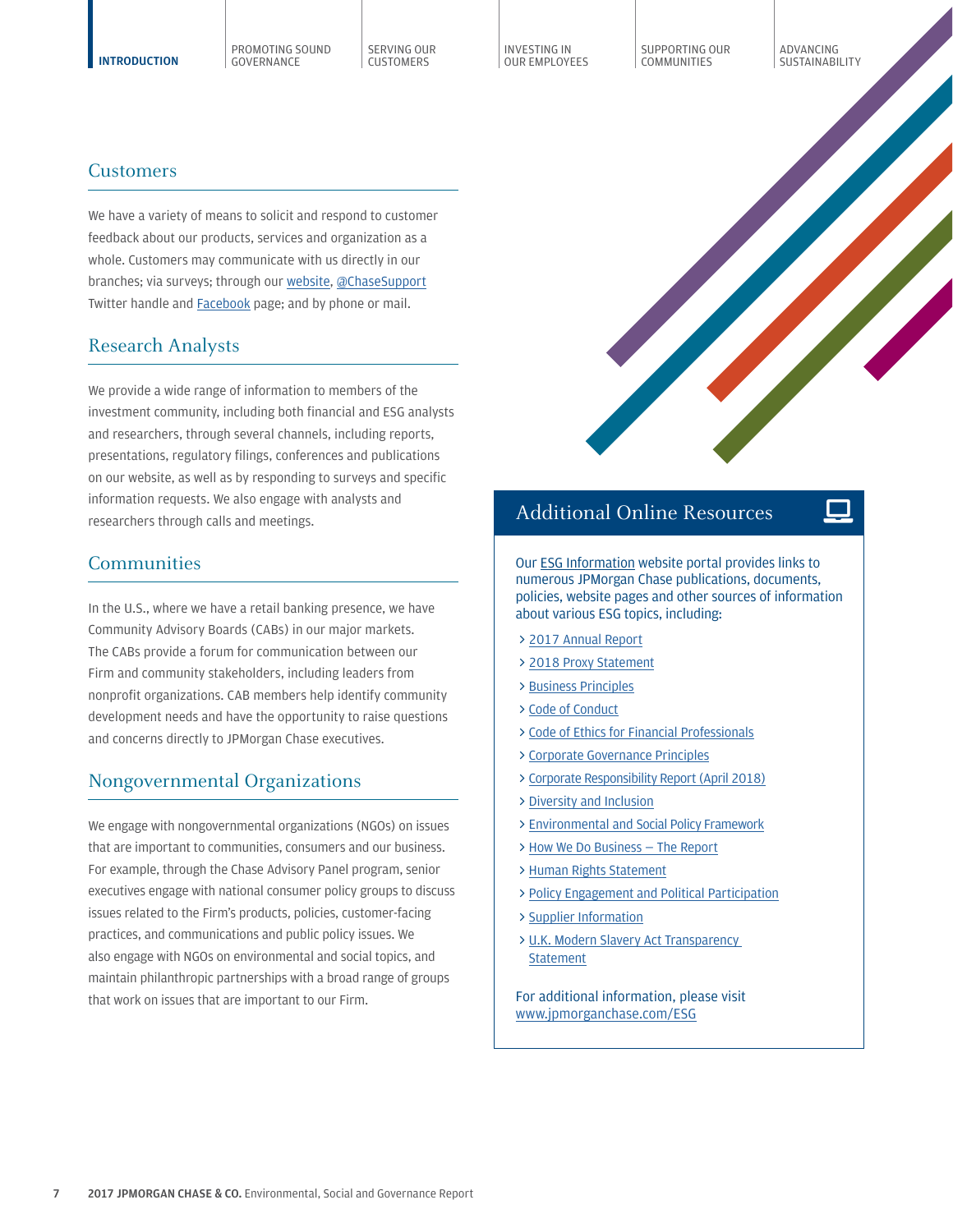**PROMOTING SOUND GOVERNANCE**

SERVING OUR<br>CUSTOMERS

[INVESTING IN](#page-15-0)  [OUR EMPLOYEES](#page-15-0) [SUPPORTING OUR](#page-20-0)  [COMMUNITIES](#page-20-0)

ADVANCING SUSTAINABILITY

# <span id="page-7-0"></span>Promoting Sound Governance

Under the oversight of our Board of Directors and the leadership of our senior management, we are committed to operating in an environment in which all our employees act with integrity, fairness and accountability. We know that outstanding people, strong leadership and effective governance and controls are the foundation of success and central to delivering consistently for our clients, communities and shareholders.

## Our Corporate Culture

We remain steadfast in our commitment to rigorously and consistently adhere to the high ethical standards that our shareholders, regulators and others expect of us, and that we expect of ourselves. This includes clearly articulating Business Principles, promoting sound governance and the right tone from the top, having in place strong leadership and management processes, and providing a management development and compensation framework that properly incents appropriate behaviors.

## Leadership and Governance

Broadly speaking, our senior management team develops the company's strategic direction and oversees its execution, while the Board of Directors is charged with providing oversight of management's performance. The Board and senior management team also remain committed to fostering an effective and efficient risk and control environment, including a continued emphasis on our Business Principles and cultivating a strong cohesive culture across all levels of the Firm.

### Board of Directors

The Board's Corporate Governance Principles and the charters of the Board's principal standing committees, available on our website, form the framework for governance of the Firm. A deeply engaged Board is vital to our company's success, and our Directors bring a strong combination of executive experience and skills that are aligned with our business and strategy, including related to risk management and controls, regulatory issues, management development and succession planning, and financial reporting and accounting, among others. All of our Directors, other than our CEO, are independent, under the standards established by the New York Stock Exchange and the Firm's independence standards. We also have a Lead Independent Director, who is appointed annually by the independent Directors.

Our annual [Proxy Statement](https://www.jpmorganchase.com/corporate/investor-relations/document/proxy-statement2018.pdf) contains information about the membership and responsibilities of the five principal standing committees of the Board. Among their various responsibilities, the committees oversee a range of environmental, social and governance matters, in accordance with the scope of their charters. For example, the Public Responsibility Committee has oversight of fair lending and sustainability (including environmental and human rights matters), among other topics, while the Compensation & Management Development Committee's oversight of executive compensation and benefit programs includes consideration of progress in culture and conduct, and teamwork and leadership.

Through its Corporate Governance & Nominating Committee, the Board engages in ongoing consideration of potential Board candidates. JPMorgan Chase seeks Director candidates who will uphold the highest standards; are committed to the Firm's values; and will be strong, independent stewards of shareholders' long-term interests. In addition to considering professional skills, experience and integrity, the Board looks for individuals who will contribute diverse viewpoints to enhance its independent oversight.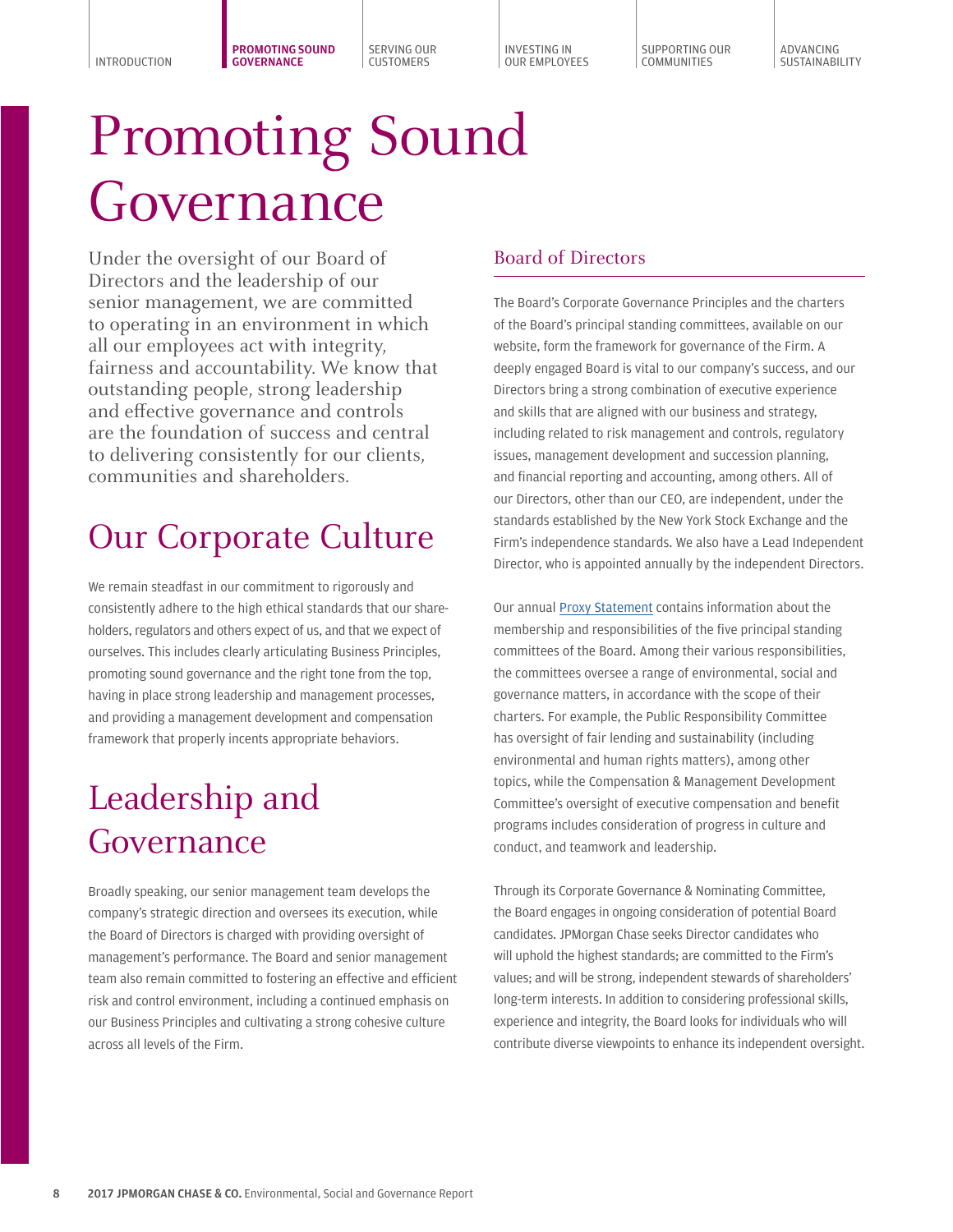**[PROMOTING SOUND](#page-7-0)  [GOVERNANCE](#page-7-0)**

SERVING OUR<br>CUSTOMERS

In March 2018, the Board of Directors announced that it had elected Mellody Hobson, President of the Chicago-based investment management firm Ariel Investments, LLC, as a Director of the company. The Board also announced the retirement effective May 2018 of Crandall Bowles, Chairman Emeritus of the Springs Company, who has served on the Board since 2006. With the appointment of Ms. Hobson, we will have added two new independent Directors in the past three years bringing the average tenure of our independent Directors to 8.7 years as of May 2018.

#### Management

Our management structure is designed to enhance our ability to lead the company as a whole, as well as each of our businesses, effectively and in a manner that promotes a strong corporate culture and is consistent with our corporate standards. We have found that the most effective approach is to manage on a line of business basis, coupled with strong corporate functions and appropriate governance of the company's subsidiaries. The management structure of each line of business mirrors that of the company as a whole. Each business is led by a CEO and has a Chief Financial Officer, Chief Risk Officer, Chief Compliance Officer, Chief Control Officer, General Counsel, Human Resources Executive and Chief Auditor.

The Operating Committee is the company's most senior management body; it is responsible for the overall management of the company, including developing and implementing corporate strategy and managing operations. Currently, five of the 11 members of our Operating Committee are women. In early 2018, Robin Leopold became Head of Human Resources and joined the Operating Committee in her role. Other new appointments to the Operating Committee include Lori Beer, Global Chief Information Officer, who joined in 2017, and Peter Scher, Global Head of Corporate Responsibility and Chairman of the Mid-Atlantic Region, who joined in 2018. In addition, in early 2018, we announced that Daniel Pinto, CEO of the Corporate & Investment Bank, and Gordon Smith, CEO of Consumer & Community Banking, would also become Co-Presidents and Co-Chief Operating Officers of the company, working closely with our CEO to drive critical firmwide opportunities.

[INVESTING IN](#page-15-0)  [OUR EMPLOYEES](#page-15-0) [SUPPORTING OUR](#page-20-0)  [COMMUNITIES](#page-20-0)

#### Executive Compensation

The Firm's compensation program plays a significant role in our ability to attract, retain and properly motivate the highest-quality workforce to support the Firm in achieving key goals and driving sustained shareholder value. We believe that the effectiveness of our executive compensation program is dependent on the alignment of our pay practices with our compensation philosophy, which is focused on promoting an equitable and well-governed approach to compensation, being responsive to and aligned with shareholders' interests, and encouraging a shared success culture in support of our Business Principles.

The Compensation & Management Development Committee (CMDC) of the Board maintains independent oversight of our compensation programs. In determining individual compensation decisions for Operating Committee members, the CMDC uses a balanced and discretionary approach to assess performance against each individual's goals associated with four broad categories: (i) Business Results; (ii) Risk, Controls & Conduct, including feedback received from the Firm's risk and control professionals; (iii) Client/Customer Focus, which includes our engagement in communities and encompasses a variety of environmental, social and governancerelated factors and measures; and (iv) Teamwork & Leadership, including creating a diverse and inclusive environment that encourages employees to speak up.

Our compensation program is designed to incentivize long-term, sustainable decision-making and to hold individuals accountable, when appropriate, for meaningful actions or issues that negatively impact business performance in current or future years. To do so we maintain policies and procedures that enable us to take prompt and proportionate actions with respect to accountable individuals, including (i) reduction of annual incentive compensation; (ii) cancellation of unvested awards; (iii) clawback of previously paid compensation; and (iv) other employmentrelated actions, including termination of employment.

We regularly review our compensation program and actively seek out and consider shareholder feedback in making potential changes. In 2017, shareholders demonstrated strong support for our program with a 92% vote in favor of our annual resolution to approve executive compensation. Our 2018 Proxy Statement includes a Compensation Discussion and Analysis section that outlines further details of our executive pay program.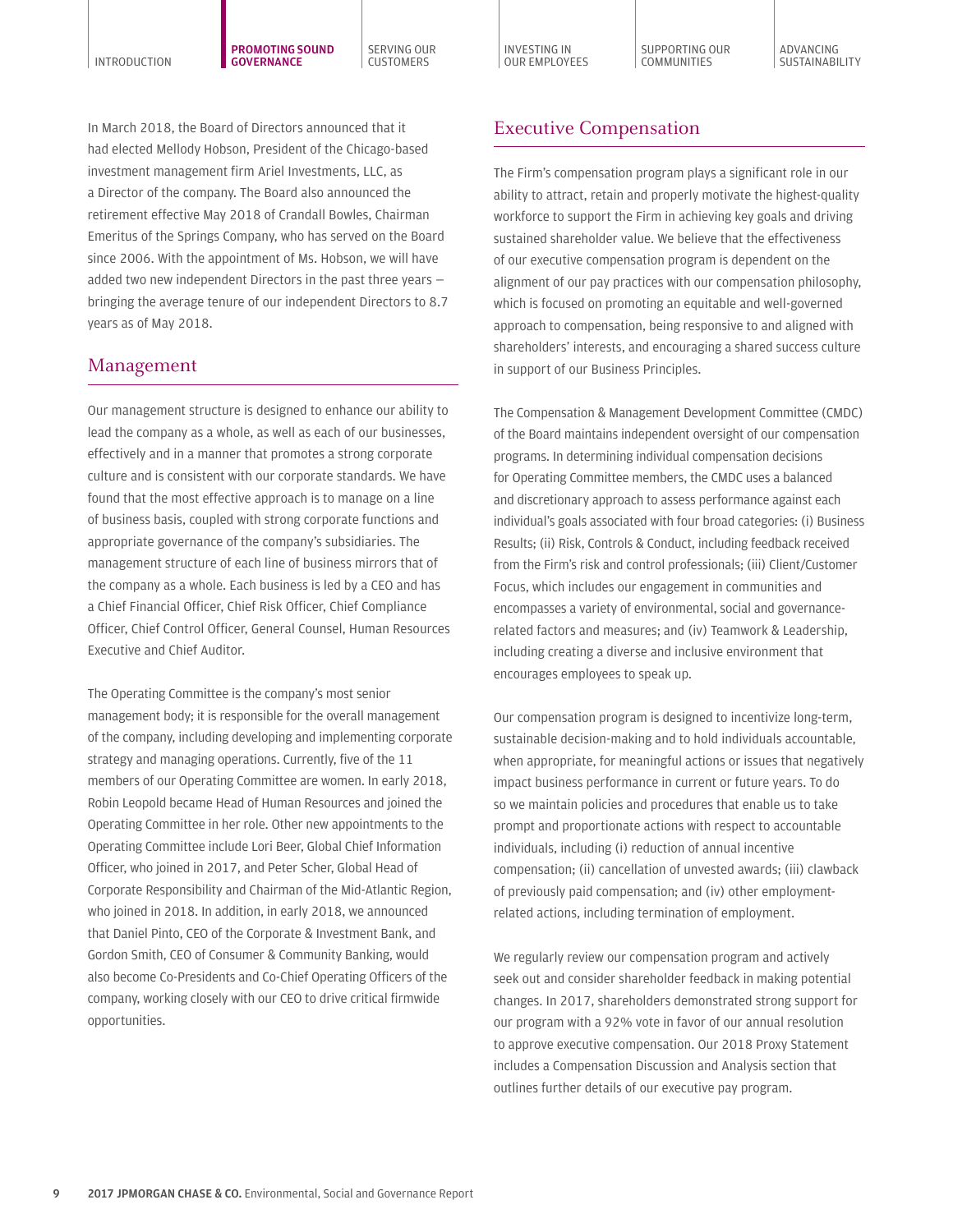SERVING OUR<br>CUSTOMERS

[INVESTING IN](#page-15-0)  [OUR EMPLOYEES](#page-15-0) [SUPPORTING OUR](#page-20-0)  [COMMUNITIES](#page-20-0)

ADVANCING SUSTAINABILITY

#### Culture and Conduct Program

In 2017, we continued to strengthen and reinforce our Culture and Conduct Program, which is focused on fostering an environment where all employees adhere to the highest ethical standards and uphold our Business Principles (p. 3) in their engagements with customers, colleagues and other stakeholders. The Firm endeavors to promote a culture of respect that allows every employee to feel safe and empowered at work. For example, the Firm has in place employee training and protocols for preventing, reporting and addressing behavior that is not in line with our Business Principles and standards, including discriminatory behavior or sexual misconduct, and prohibits retaliation against any individual who reports a concern or assists with an inquiry or investigation.

Over the past few years, our efforts — which have been guided by ongoing employee engagement — have sought to promote a greater sense of personal accountability among employees by reinforcing these expectations through various communication channels, and by encouraging our senior leaders to communicate clearly and frequently with employees. In early 2017, we created a new role of Chief Culture and Conduct Officer, which works closely with the lines of business and corporate functions to embed culture and conduct risk management into existing risk management processes, and to develop more holistic oversight and reporting of conduct risk. In addition, we created a new compliance role, Conduct Risk Compliance Executive, which develops and issues conduct risk compliance standards for areas such as employee training and front office supervision.

The Board's Compensation & Management Development Committee provides oversight of the governance framework of the Culture and Conduct program, while the Directors' Risk Policy Committee of the Board reviews reports of identified operational, compliance and reputational matters. In addition, the full Board is briefed on the program annually.

### Our Control Environment

Our control agenda is a key priority, and we devote significant resources to adhering and adapting to the substantial number of heightened regulatory expectations and reporting requirements that guide our industry.

Satisfying the letter and spirit of the law requires that we understand all legal and regulatory requirements and have a culture and infrastructure that emphasize compliance and issue escalation and remediation. We continue to underscore that effective controls are an integral part of our day-to-day business practices. By having effective checks and balances in place, we endeavor to address issues before they become larger problems. We regularly engage regulators in constructive dialogue as we design appropriate adjustments and remediation plans.

We continuously seek ways to enhance governance and oversight of our control environment across the company and to simplify and appropriately de-risk our operations. We also continue to make substantial investments in financial and human capital dedicated to these efforts. Since 2011, our control headcount, which includes compliance, risk, control management, audit and other functions, has doubled from 24,000 to 48,000 people, and our total annual control spend over the same period has increased by approximately \$3 billion.

Our control environment, which is supported by other functions, including Finance, Human Resources and Legal, is structured as follows:

#### Lines of Business

The lines of business are each responsible for identifying and addressing the risks presented by their respective businesses and operating within a sound control environment. The Control Management function, which consists of dedicated control managers within each of the lines of business and corporate functions, provides dedicated support to the business leaders. The function is charged with enhancing the Firm's control environment by looking within and across the lines of business and corporate functions to identify and remediate control issues. This enables the Firm to detect control problems more quickly, escalate issues promptly and engage other stakeholders to understand common themes and interdependencies among the various parts of the Firm.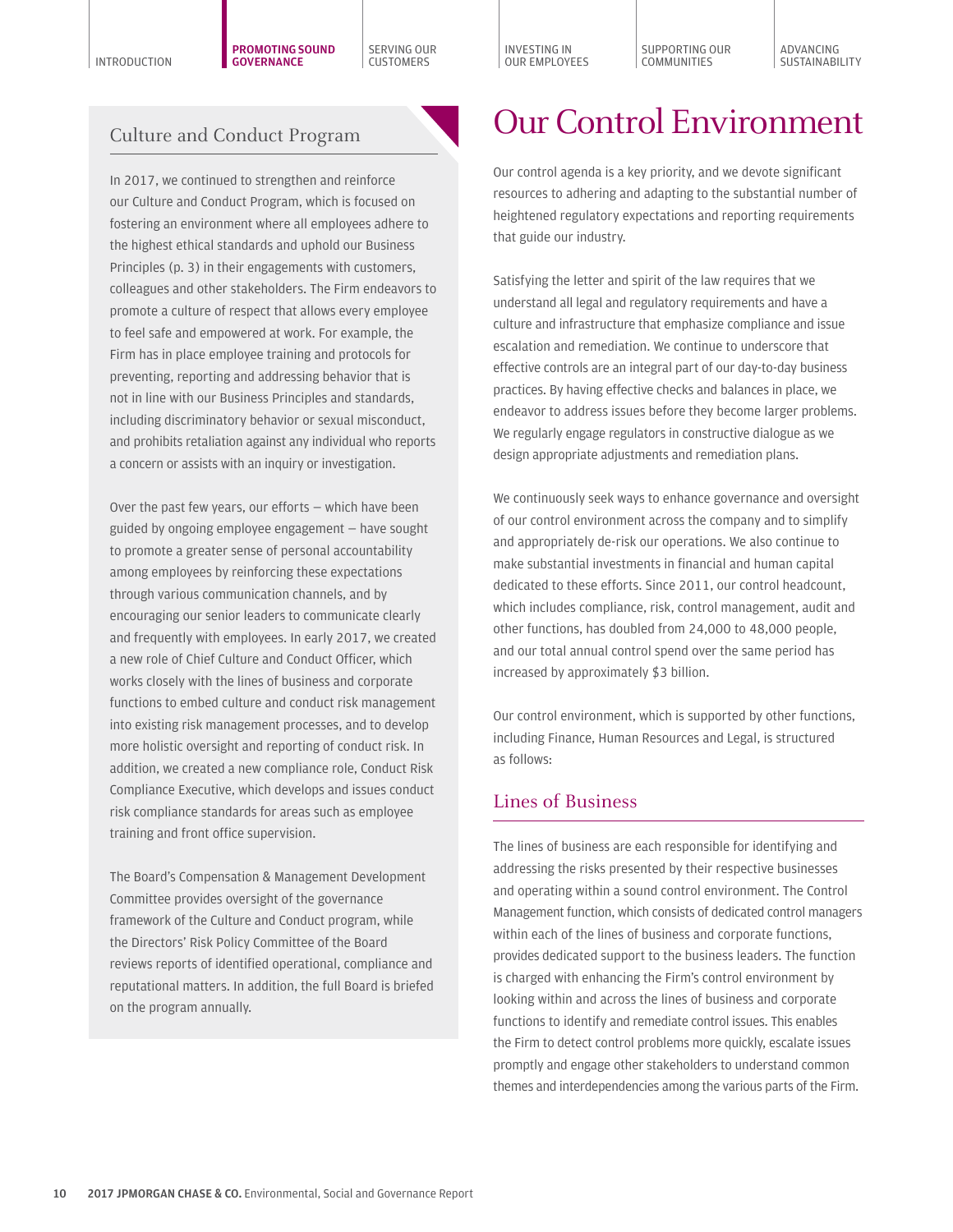SERVING OUR<br>CUSTOMERS

#### [INVESTING IN](#page-15-0)  [OUR EMPLOYEES](#page-15-0)

[SUPPORTING OUR](#page-20-0)  [COMMUNITIES](#page-20-0)

### Risk Management and Compliance

The Risk Management Organization and Compliance operate independently from the lines of business, which enables them to provide credible challenge to the business. They are responsible for the definition of policies and frameworks for the management of risk across the organization, as well as processes to challenge the implementation by the businesses.

### Internal Audit

Internal Audit, a function independent of the lines of business as well as of Risk Management and Compliance, tests and evaluates the Firm's risk governance and management, as well as its internal control processes. This function brings a systematic and disciplined approach to evaluating and improving the effectiveness of the Firm's governance, risk management and internal control processes.

Additional detail about our efforts to strengthen our control environment and our approach to controls, risk management and compliance is available in our [2017 Annual Report.](https://www.jpmorganchase.com/corporate/investor-relations/document/annualreport-2017.pdf)

### Policy Engagement and Political Participation

As a public company with customers and employees around the world, we have a responsibility to engage and work constructively with policymakers, including elected representatives, in numerous jurisdictions. Because of the potential public policy has to impact our business, employees, communities and customers, we engage with policymakers on a range of issues, including financial regulation, job creation, workforce skills, trade and tax policy, among others, to advance and protect the long-term interests of the Firm and the communities in which we operate. Growing the economy and creating opportunity for more people are vitally important, and JPMorgan Chase is proud to engage on these issues. We also belong to a number of trade associations representing the interests of the financial services industry specifically, as well as the broader business community. JPMorgan Chase's membership in these associations comes with the understanding that our Firm may not always agree with certain positions of an organization or its other members. Finally, we aim to operate with high standards of public transparency in political spending and are credited as an industry leader by the 2017 CPA-Zicklin Index of Corporate Political Disclosure and Accountability.

Cybersecurity

The Firm devotes significant resources to protect the security of our computer systems, software, networks and other assets. We continue to enhance our cyber defense capabilities and strengthen partnerships with government and law enforcement agencies and other businesses in order to understand the full spectrum of cybersecurity risks, enhance our defenses and improve resiliency against cybersecurity threats. We have dedicated cybersecurity professionals working across the globe, monitoring our systems 24 hours a day, seven days a week, to maintain our defenses and enhance our resiliency to threats. All of our employees receive annual Cybersecurity Awareness education and are expected to be vigilant to cyber risks at all times.

We are also advancing our cybersecurity leadership through Sheltered Harbor, an industry-led set of standards and processes to increase the resilience of the retail financial sector in the event of a destructive or disruptive cyberattack. JPMorgan Chase was one of the institutions that drove the development and establishment of Sheltered Harbor. A voluntary program, the participating firms represent over 60% of U.S. retail deposit accounts and over 55% of U.S. brokerage client assets. Sheltered Harbor is just one example of how the industry is taking the lead in building resiliency into the financial system to provide our customers the utmost confidence.

### Additional Online Resources

- ö [2017 Annual Report](https://www.jpmorganchase.com/corporate/investor-relations/document/annualreport-2017.pdf)
- ö [2018 Proxy Statement](https://www.jpmorganchase.com/corporate/investor-relations/document/proxy-statement2018.pdf)
- ö [Business Principles](https://www.jpmorganchase.com/corporate/About-JPMC/ab-business-principles.htm)
- ö [Code of Conduct](https://www.jpmorganchase.com/corporate/About-JPMC/ab-code-of-ethics.htm)
- > Code of Ethics for [Financial Professionals](https://www.jpmorganchase.com/corporate/About-JPMC/ab-code-of-ethics.htm)
- ö [Corporate Governance](https://www.jpmorganchase.com/corporate/About-JPMC/ab-corporate-governance-principles.htm)  **[Principles](https://www.jpmorganchase.com/corporate/About-JPMC/ab-corporate-governance-principles.htm)**
- ö [Corporate Responsibility](http://www.jpmorganchase.com/CR2017) [Report \(April 2018\)](http://www.jpmorganchase.com/CR2017)
- > [Diversity and Inclusion](https://www.jpmorganchase.com/corporate/About-JPMC/diversity.htm)

For additional information, please visit [www.jpmorganchase.com/](https://www.jpmorganchase.com/corporate/About-JPMC/esg.htm)ESG

ö [Environmental and](https://www.jpmorganchase.com/corporate/Corporate-Responsibility/document/jpmc-environmental-and-social-policy-framework.pdf)  [Social Policy Framework](https://www.jpmorganchase.com/corporate/Corporate-Responsibility/document/jpmc-environmental-and-social-policy-framework.pdf)

므

- $>$  How We Do Business  $-$ [The Report](http://files.shareholder.com/downloads/ONE/3929692437x0x799950/14aa6d4f-f90d-4a23-96a6-53e5cc199f43/How_We_Do_Business.pdf)
- > Human Rights [Statement](https://www.jpmorganchase.com/corporate/About-JPMC/ab-human-rights.htm)
- ö [Policy Engagement and](https://www.jpmorganchase.com/corporate/About-JPMC/ab-political-activities.htm)  [Political Participation](https://www.jpmorganchase.com/corporate/About-JPMC/ab-political-activities.htm)
- > [Supplier Information](https://www.jpmorganchase.com/corporate/About-JPMC/ab-supplier-relations.htm)
- > U.K. Modern Slavery [Act Transparency](https://www.jpmorganchase.com/corporate/Corporate-Responsibility/document/modern-slavery-act.pdf)  **Statement**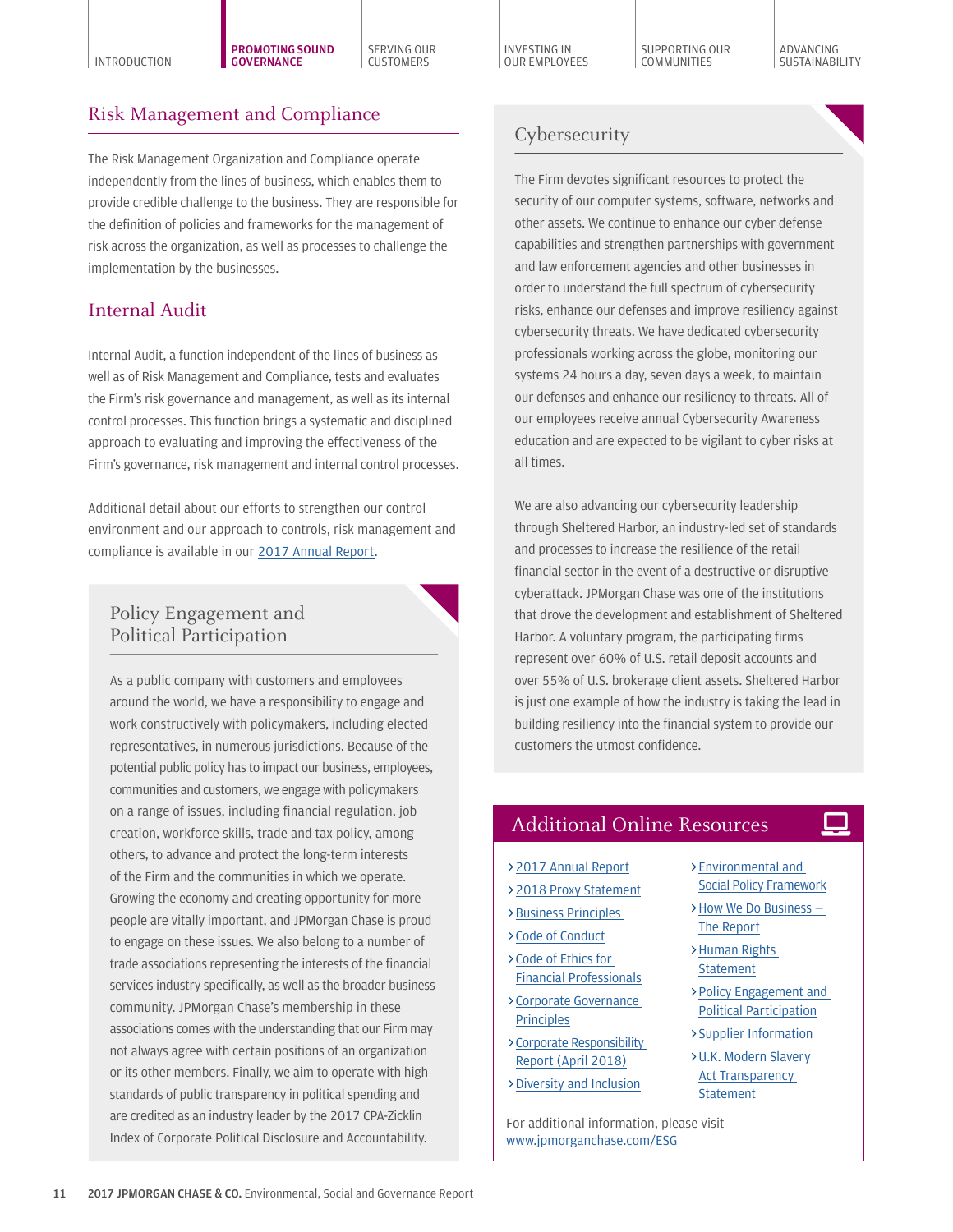**[SERVING OUR](#page-12-0)  [CUSTOMERS](#page-12-0)**

[INVESTING IN](#page-15-0)  [OUR EMPLOYEES](#page-15-0) [SUPPORTING OUR](#page-20-0)  [COMMUNITIES](#page-20-0)

# Serving Our Customers

At JPMorgan Chase, our goal is to provide exceptional service to clients and customers every time, in everything we do. Through our four lines of business, we serve tens of millions of consumers and small businesses across the U.S., as well as many of the world's most prominent corporations, national and local governments, investors, nonprofit organizations and a broad range of other institutions.

In this section, we focus on how our lines of business, especially our Consumer & Community Banking business, serve consumers and small businesses across the U.S. under the Chase brand. We support the banking needs of nearly half of all U.S. households, helping consumers manage their money, families purchase a home, individuals invest and save for the future, and entrepreneurs grow  $-$  or start  $-$  their businesses. In the 12 months ending in June 2017, the Firm's U.S. deposits, including consumers and businesses, grew by nearly 8%. This made it our fifth year of leading the nation in deposit growth and, for the first time in more than 23 years, JPMorgan Chase led the nation in total deposits.

In early 2018, we announced a number of new measures we will undertake to further invest in the economic growth of our communities, including:

- + Expanding our branch network by opening up to 400 branches over the next five years in new markets. These new branches will directly employ about 3,000 people.
- + Hiring approximately 500 new bankers in our existing markets to help support local businesses through lending and cash management solutions.
- + Hiring approximately 500 new Home Lending Advisors across the country to help consumers understand mortgage options so they can buy a home they can afford for the long term.

Together, these initiatives will enable us to increase our small business lending, accelerate affordable housing lending and provide further support for low- and moderate-income communities.

#### WHO WE SERVE:

- + 61 million households
- + 4 million small business customers
- + 46.7 million active digital users, including 30 million active mobile users

#### 2017 — AT A GLANCE:

- + Originated \$98 billion in mortgages
- + Opened 8.4 million credit card accounts
- + Completed 143 million Chase QuickPay with Zelle transactions
- + Processed, on average, \$2.5 billion in credit and debit payments every day
- + Processed \$1.2 trillion for merchants

## Innovating to Meet Our Customers' Needs

Our customers' lives increasingly center on mobile and digital technologies, so we are continually innovating to enhance how we serve them through those tools. This includes developing products and services specifically designed to meet the unique needs of our customers, including low- and moderate-income customers, individuals with disabilities, people for whom English is not their primary language and small business entrepreneurs.

Many of our innovations center on technology, but we also want to give our customers choices. Digital and mobile banking tools and services are increasingly important in how customers bank and are key to their satisfaction. These offerings supplement our extensive brick-and-mortar network of more than 5,100 branches and 16,000 ATMs. On an average day, 1 million customers visit a Chase branch, and we are also at the forefront of digital banking: Chase.com is the most visited online banking portal and we have the largest active digital customer base in our industry.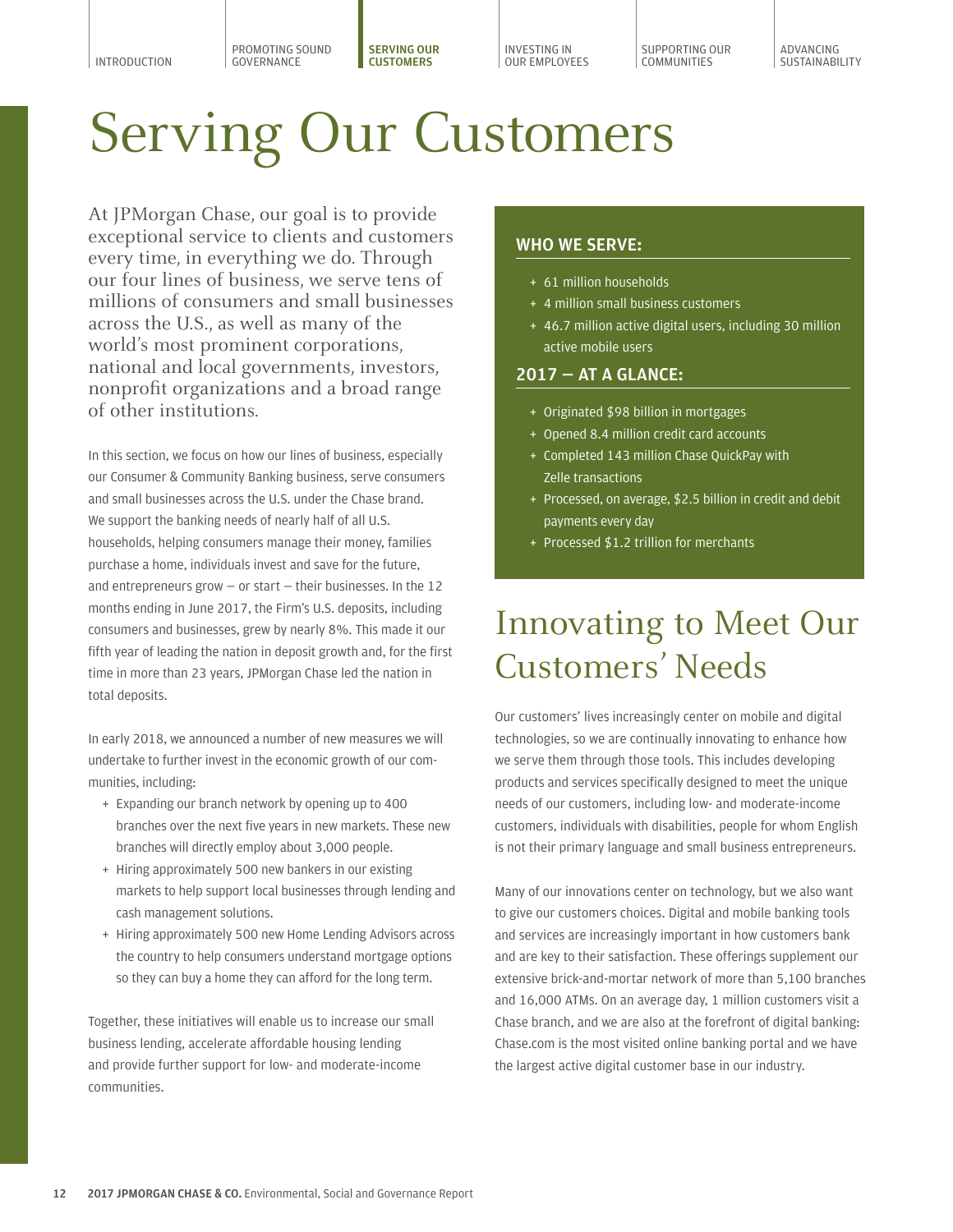[SUPPORTING OUR](#page-20-0)  [COMMUNITIES](#page-20-0)

ADVANCING SUSTAINABILITY

### Being There When Our Customers Need Us

In 2017, many of our customers across the southern U.S. were affected by severe weather. We responded as we always do when disaster strikes communities where our customers and employees live and work: we jumped into action. We focused on easing customers' short-term financial stresses to give them time to recover after Hurricanes Harvey and Irma hit Texas, Florida and Georgia. We provided \$30 million in immediate economic relief, including waiving and refunding some fees on loans, credit cards, mortgages and ATMs, and offering 90-day grace periods on mortgage and home equity payments. In the Houston area, where flooding wrecked tens of thousands of vehicles, we also discounted interest rates on new auto loans. These actions are in addition to others undertaken by the Firm to support our customers, communities and employees when they face disaster. During 2017, JPMorgan Chase — combined with the generous contributions of our employees — donated \$7.8 million to nonprofits in support of relief and rebuilding efforts in communities that had been struck by disaster, including California and the southern U.S., as well as Puerto Rico, Mexico and the Caribbean.

# Treating Customers Fairly

We are committed to developing relationships with our customers that are based on fairness and transparency. We do this by having policies and procedures aimed at simplifying our disclosures, products and services, and operations; aligning our sales practices with our customers' interests; and taking rigorous measures to safeguard the privacy of customers' information.

### Fair and Transparent Marketing

We strive to empower our customers to make informed choices about their finances and banking options by providing clear, concise and transparent information about our products and services. For example, for our Chase Liquid® product we provide information that uses plain language in a consumer-friendly format to explain fees. These disclosures also align with upcoming Consumer Financial Protection Bureau disclosure rules set to come into effect in 2019.

<span id="page-12-0"></span>To maintain our leadership, we always look for ways to enhance our products and introduce new ones. For example, in recent years we have introduced mobile and online banking tools that empower our customers to perform a range of important banking tasks entirely online or from their mobile devices, including:

- + Making and receiving payments on the go through QuickPay with Zelle and Chase Pay
- + Paying for purchases and accessing ATMs with just their mobile phone
- + Helping homebuyers to research, apply for and track mortgages
- + Shopping for and financing vehicle purchases
- + Helping small business owners access and manage business loans

# Engaging With **Customers**

We regularly engage with our customers, consumer groups and other stakeholders to develop products, services and policies that are responsive to their needs and address the issues that matter most to them. We have developed a range of forums at the local, regional and national levels at which stakeholders can share their perspectives with us, both formally and informally.

Community Advisory Boards, which we have in our major U.S. retail markets, are one of the key forums through which local and regional nonprofit leaders and community partners can regularly share their perspectives on community development needs, public policy and regulatory issues with Chase executives. Similarly, Chase Advisory Panels provide a forum for national consumer policy groups to engage the Firm's senior executives on retail-related policies, products and communications. We also conduct hundreds of meetings annually with community-based nonprofits, which helps us better understand stakeholders' perspectives on our products and services.

In addition, we solicit customers' direct feedback on their experiences and needs through a range of channels, including in person at our branches, through our website and via social media and customer satisfaction surveys. We also collect customer feedback through external media and ratings agencies. We take this feedback seriously and use it to further improve our approach and offerings.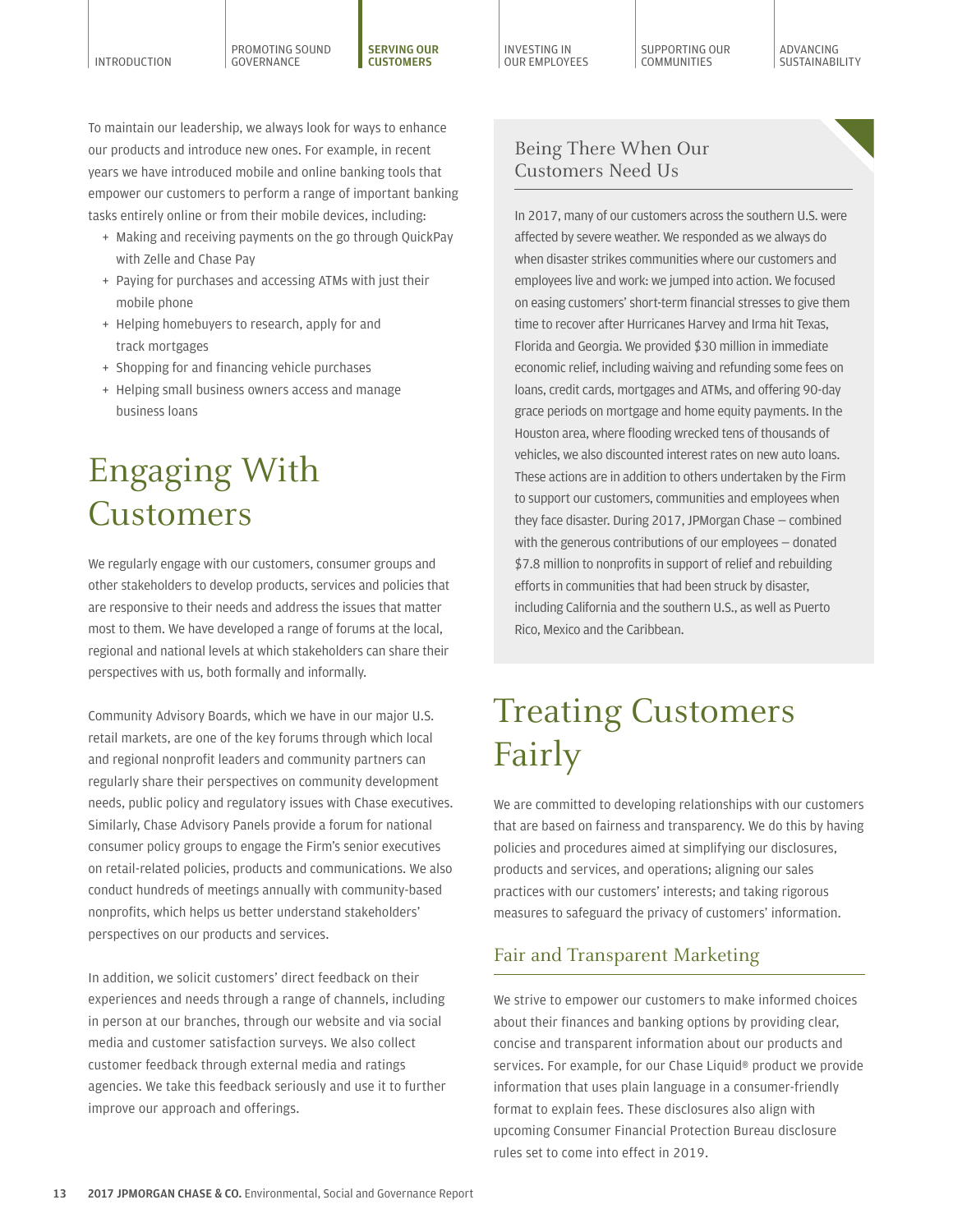**[SERVING OUR](#page-12-0)  [CUSTOMERS](#page-12-0)**

#### [INVESTING IN](#page-15-0)  [OUR EMPLOYEES](#page-15-0)

[SUPPORTING OUR](#page-20-0)  [COMMUNITIES](#page-20-0)

### Aligning Employees' Incentives With Customers' Interests

We train our bankers to focus on providing our customers with the right products and services to meet their financial needs. We reinforce this priority by rewarding bankers for delivering our customers both a positive overall experience, as well as products and services they use. Every year, bankers are trained on our customer-centered policies, procedures and controls, and we evaluate their performance on these metrics, as well as on revenue and profitability. We also review sales practices, including culture, incentive plans, controls assessments and feedback received from customers and employees through various channels, including anonymous hotlines. By tying together the feedback from all of these channels, we help to safeguard our reputation and align employee performance with the best interests of our customers.

### Safeguarding Customer Privacy and Data Security

Our customers trust us with not only their money but also their personal and financial information. We take this responsibility seriously. We have established internal policies and maintain a variety of security measures intended to keep our customers' information safe. An important part of this involves holding our suppliers and vendors to high standards for data security.

We use a wide range of technological, procedural and physical security measures to protect customer information. Our Code of Conduct and related policies for ethical business conduct include specific guidelines about how employees should safeguard confidential information, including customers' data, and all employees receive annual training on these policies. We strive to provide customers with clear, user-friendly explanations of our privacy policies that explain how we collect, share, use and protect their information, and steps they can take to limit the sharing of personal information.

In parallel with enhancing our customers' banking experience with digital and mobile financial tools, we are developing and putting into place innovative data privacy and security solutions to safeguard information shared via these tools. For example, in 2017 we signed an agreement with Intuit that allows customers to share data easily while safeguarding the privacy of their personal and financial information. These kinds of partnerships not only give customers greater control of their financial information to help

them make better financial decisions, but also set the bar for how banks and technology companies can work together to serve their shared customer base.

## Serving Low- and Moderate-Income **Customers**

We are committed to serving all customer segments, which includes working to develop high-quality, affordable products and user-friendly technologies to meet the needs of low- and moderate-income customers.

#### Broadening Access to Banking Services

Through Chase Liquid — our reloadable, prepaid card with a flat monthly fee, no overdraft fees and robust transaction capabilities — we provide low- and moderate-income consumers a safe, affordable way to access traditional banking services. We developed this product based on extensive engagement with consumers, community groups and consumer advocacy groups and it meets the Cities for Financial Empowerment Fund's (CFE's) Bank On National Account Standards.

Since its launch in 2012, Chase Liquid has helped more than a million people gain access to mainstream banking, making it easier for them to pay bills and increase financial security. As of year-end 2017, nearly 69% of Chase Liquid customers were new to Chase — and we estimate that half of those customers had never used traditional banking services, did not have a current bank account or were otherwise underbanked prior to opening their Chase Liquid Card.

### Expanding Homeownership

We are committed to increasing access to affordable and sustainable homeownership for many more customers. In 2017, nearly 15% of the mortgages we made for home purchases were through our DreaMaker loan — up from almost 5% in 2016 which allows buyers to make a down payment of as little as 3%. This and our other affordable home loan products complement the suite of affordable loans we have long offered, including Federal Housing Administration and U.S. Department of Veterans Affairs mortgages. Chase also has a specialized underwriting team that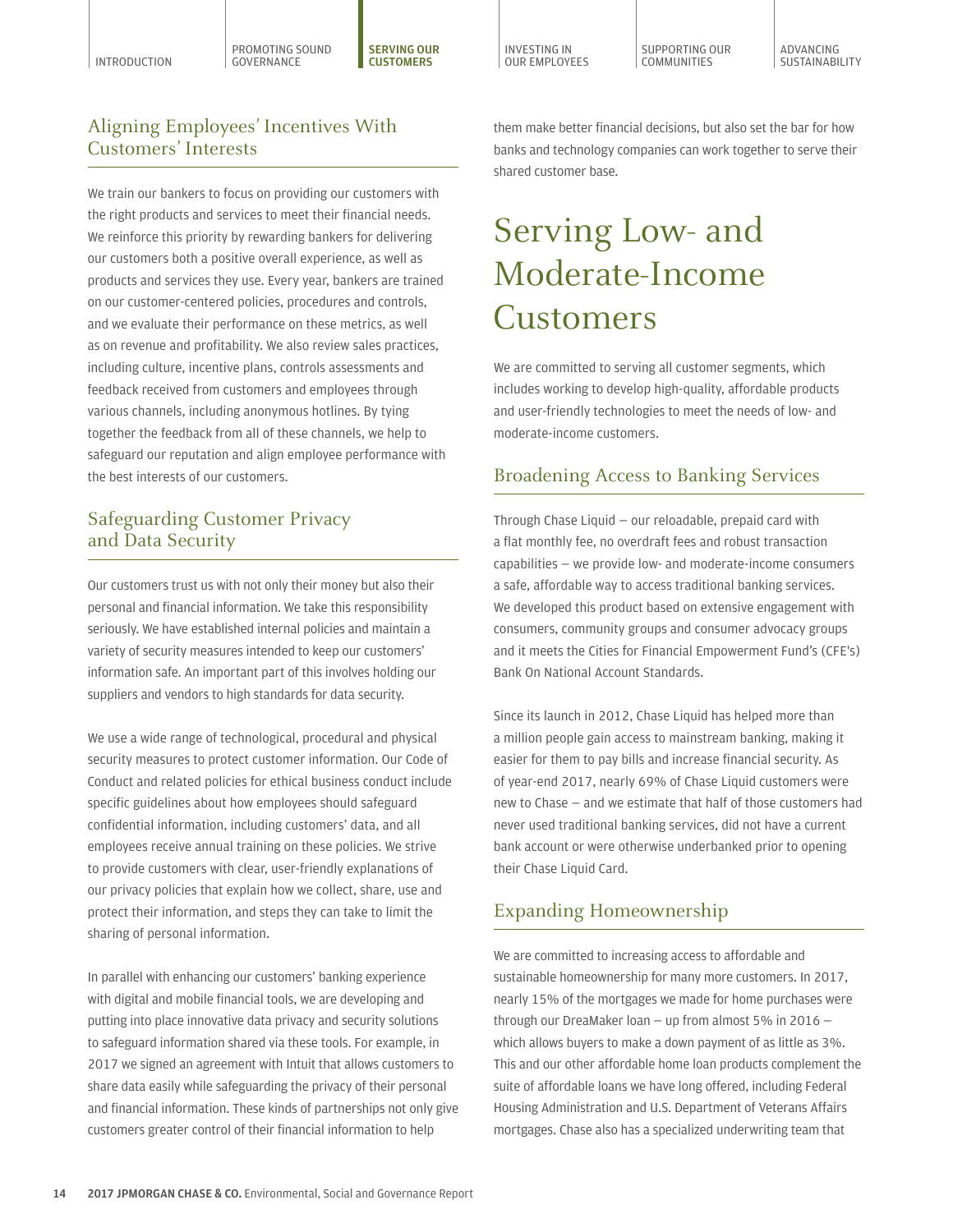[SUPPORTING OUR](#page-20-0)  [COMMUNITIES](#page-20-0)

reviews each of these affordable loans so they can offer customers payment plans that are sustainable now and in the future.

In early 2018, we increased our commitment to homeownership in low- and moderate-income communities by expanding our lending to \$50 billion total over the next five years, a 25% increase from our previous lending levels. We are also expanding our homeownership grant program, which reduces the cash that buyers need for down payment and closing costs, to low- and moderate-income areas nationwide. In addition, we are increasing the grant amount available to \$2,500, up from \$1,500. Buyers can earn an extra \$500 grant toward a DreaMaker loan by completing a financial educational program to prepare them for homeownership.

Recognizing that homeownership is not possible or desirable for some consumers, JPMorgan Chase is also increasing our commitment to preserving affordable rental housing in distressed communities by nearly 20%. We will do that by lending a total of \$7 billion over five years to commercial and nonprofit housing partners to maintain, rehabilitate or build units.

### Supporting Small Businesses

JPMorgan Chase is a long-time leader in serving small businesses, which play an essential role in creating jobs and generating opportunity for communities — especially in low- and moderateincome areas. In 2017, we originated nearly 622,000 small business loans totaling \$13.3 billion in the markets served by our branches; 20% of these were made to businesses in low- and moderate-income communities. In early 2018, we announced that we are expanding on our commitment to serve this sector by increasing small business lending nearly 20%, or by \$4 billion, over three years.

In addition to leveraging our core business to support small businesses, through our Small Business Forward initiative we are investing \$150 million in philanthropic capital over five years to support and scale innovative efforts. This includes collaborations with community development financial institutions, to expand opportunities for underserved entrepreneurs — including people of color, women and veterans — who face unique barriers that inhibit their success (see p. 22).

### Promoting Financial Health

Because we serve 61 million U.S. households, we consider ourselves in the business of financial health. That means we have a responsibility to give our customers the tools, skills and confidence to manage daily finances, withstand unexpected emergencies and meet their long-term financial goals. As part of our firmwide strategy, we are developing and bringing to market affordable, innovative financial products and services designed to help promote consumer financial health.

For example, Chase Slate® card customers can enroll in the Slate Credit Dashboard, which provides a monthly credit score, information on factors impacting the score, a summary of their Experian credit report and tips for managing credit health. Following the success of Credit Dashboard — with more than 3.8 million customers enrolled by the end of 2017 — we launched Credit JourneySM, a similar service publicly available to all consumers for free. We are also working to build a long-term savings movement across America, such as through National Savings Week, which we recently launched to help consumers learn how to take control of their financial lives and save for the future.

To inform these efforts — and enable leaders across sectors to make more informed decisions — the JPMorgan Chase Institute leverages our Firm's unique data, expertise and market access to develop and share insights into the financial lives of consumers. In addition, through the Financial Solutions Lab, managed by the Center for Financial Services Innovation with JPMorgan Chase, we are supporting technology-based innovations to improve the financial lives of low- and moderate-income Americans (see p. 22).

### Additional Online Resources

- ö [2017 Annual Report](https://www.jpmorganchase.com/corporate/investor-relations/document/annualreport-2017.pdf)
- ö [2018 Proxy Statement](https://www.jpmorganchase.com/corporate/investor-relations/document/proxy-statement2018.pdf)
- > [Accessibility at Chase](https://www.chase.com/digital/resources/accessibility)
- ö [Business Principles](https://www.jpmorganchase.com/corporate/About-JPMC/ab-business-principles.htm)
- ö [Chase Privacy Policy](https://www.chase.com/digital/resources/privacy-security/privacy/online-privacy-policy)
- ö [Corporate Responsibility](http://www.jpmorganchase.com/CR2017)  [Report \(April 2018\)](http://www.jpmorganchase.com/CR2017)
- ö[JPMorgan Chase Financial](https://www.jpmorganchase.com/corporate/Corporate-Responsibility/financial-capability.htm)  [Health](https://www.jpmorganchase.com/corporate/Corporate-Responsibility/financial-capability.htm)

므

- ö[JPMorgan Chase Institute](https://www.jpmorganchase.com/corporate/institute/institute.htm)
- ö[JPMorgan Chase Small](https://www.jpmorganchase.com/corporate/Corporate-Responsibility/small-business-forward.htm)  [Business Forward](https://www.jpmorganchase.com/corporate/Corporate-Responsibility/small-business-forward.htm)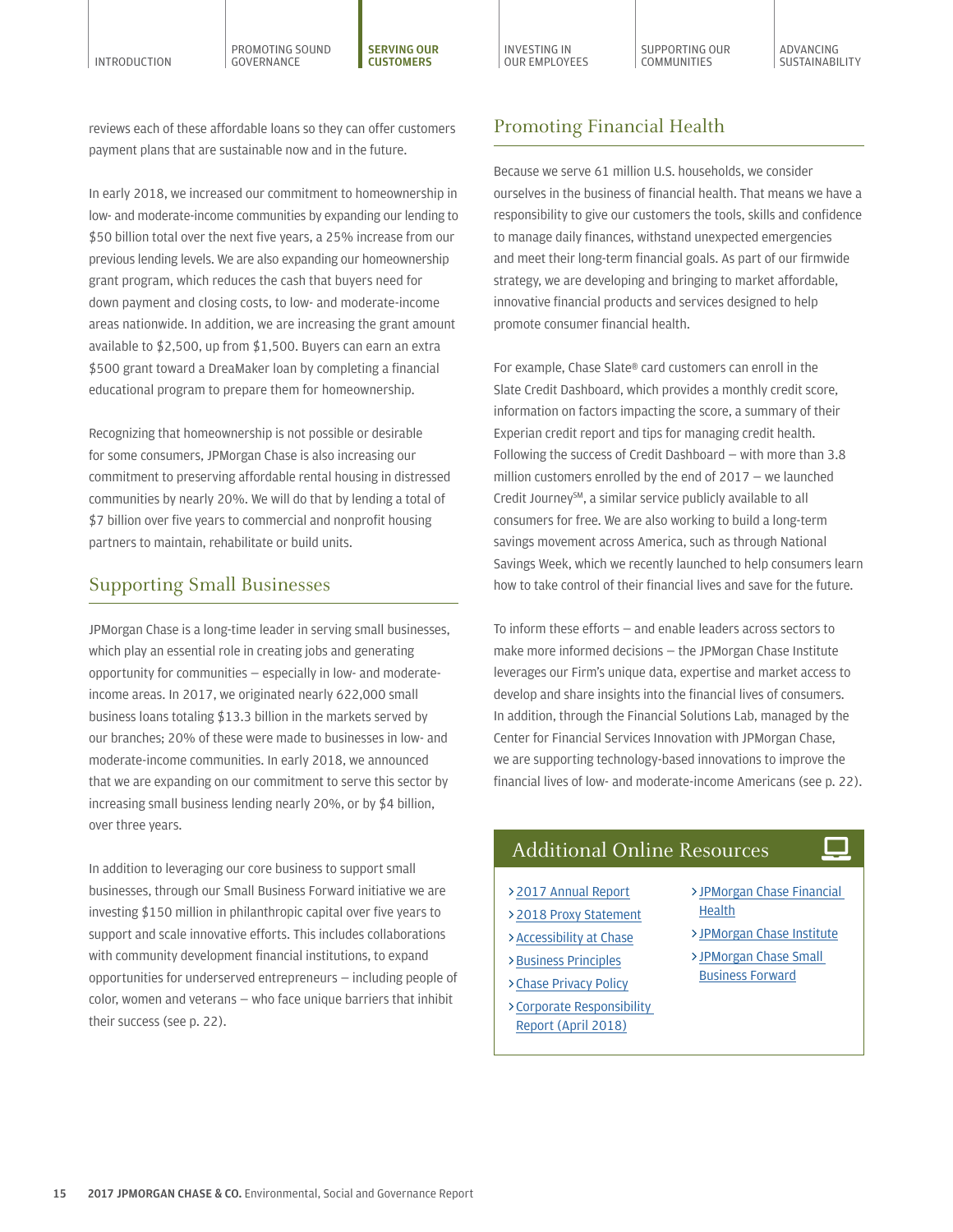[PROMOTING SOUND](#page-7-0) 

[SERVING OUR](#page-12-0)  [CUSTOMERS](#page-12-0)

**INVESTING IN OUR EMPLOYEES** [SUPPORTING OUR](#page-20-0)  [COMMUNITIES](#page-20-0)

ADVANCING SUSTAINABILITY

# <span id="page-15-0"></span>Investing in Our Employees

Our success as a company is a direct result of the character and talent of our people. Attracting, retaining and supporting our employees underpin our ability to serve our customers, clients and communities, and deliver value for our shareholders.

We invest in our people through all phases of the employee life cycle — from how we recruit to how we support their development and reward their performance throughout their careers at JPMorgan Chase. In January 2018, we announced we are stepping up this investment with a further increase to wages and enhancement to benefits for employees at the lower end of our pay scale (see p. 20).

Fostering a diverse and inclusive work environment where all our people are respected, trusted and encouraged to contribute their ideas is a cornerstone of our human capital strategy. We know that by having employees with different backgrounds and experiences we can better meet the diverse needs of our clients and communities, and this commitment is embedded throughout our organization at all levels. In particular, leaders and managers are encouraged to make diversity a priority when recruiting talent, and to work with their teams to create an environment that is respectful and inclusive of differences, where everyone has the opportunity to succeed.

We measure the success of our investments in employees in multiple ways, including job offer acceptance rates, employee engagement and satisfaction, attrition levels and internal mobility rates, among others. We are widely recognized for our workplace practices. For more information, visit our [website.](https://www.jpmorganchase.com/corporate/About-JPMC/ab-people-culture.htm)

### WHO WE ARE — KEY 2017 STATISTICS

We have a diverse group of employees working in more than 60 countries. Our employees include tellers and customer service representatives; bankers and administrative professionals; experts in risk management, technology, operations, legal, finance, controls and human resources; and many others. Each plays an important role in delivering exceptional services to our clients and customers.

- + More than 252,000 employees worldwide, approximately 68% of whom are based in the U.S.
- + Women represent 50% of our global workforce
- + Women hold five of the 11 seats on our Firm's Operating Committee
- + 48% of our U.S. employees are ethnically diverse

# Hiring Great People

Recruiting high-quality, diverse talent at all levels is critical to the ongoing success of our company. This means we look for talent from multiple sources, within and outside our organization. We seek to hire people who not only have the skills and expertise we need, but also share our values and are committed to acting with integrity. We hire based on merit, using objective criteria and standard processes for assessing and selecting candidates.

To strengthen our talent pipeline, we continue to improve our campus recruiting program. We are pursuing innovative ways of broadening and connecting with our target student audience globally through approaches like video interviewing, pop-up events on campuses and social media campaigns.

### Seeking Diverse Candidates

We strive to make diversity a priority throughout our hiring process and seek candidates from a wide range of backgrounds and experiences for positions at all levels. We have continued to enhance our signature diversity-focused campus recruiting programs that help us build a diverse workforce. For example,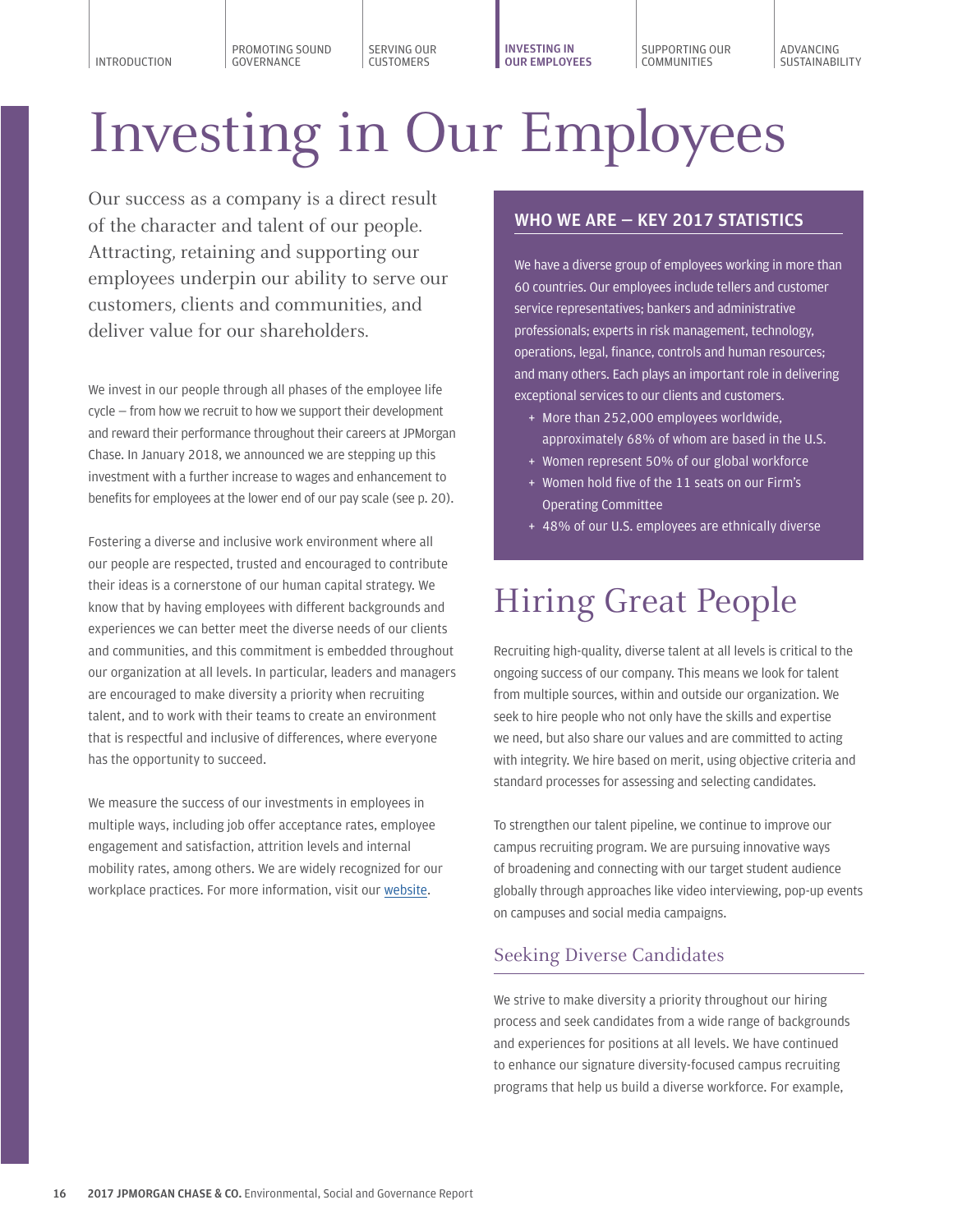[PROMOTING SOUND](#page-7-0) 

in 2017 our campus recruiting team piloted a "Day in the Bank" program for students with disabilities to spend a day at our offices in New York, learn about our Firm and apply for an internship; we hired over 50% of participating students.

Alongside our campus recruiting programs that provide insights into the banking industry and early employment opportunities for students from diverse backgrounds, we have a number of other programs that foster diverse hiring and advancement, including initiatives focused on women, veterans and others.

In 2017, 41% of the people hired through campus recruiting were women. In addition, black, Hispanic and Asian students represented approximately 41.6% of campus hires in the U.S. We believe our efforts to attract diverse candidates are paying off, but we know we can do more and are committed to doing so.

## Training and Career Development

The driving goal of our human capital strategy is to develop and retain a high-performing, diverse workforce for today and the future. To do so, we make substantial investments in tools and training programs to help employees build their knowledge, skills and experience, as well as to guide their career advancement. In 2017, we spent \$340 million globally on formal training programs at all levels. These training programs include both required trainings, such as those that cover our Code of Conduct and Cybersecurity Awareness, as well as voluntary learning and development trainings such as courses to improve technology skills.

Our training programs focus on the following categories: business processes and products, leadership and professional development, risk and compliance and technology. During the year, our global learning teams delivered over 11 million hours of training to employees across the globe. In addition to our internal training efforts, we provide tuition assistance to employees who are seeking to further build their skills.

Providing regular feedback to employees is an important element of our approach to training and career development. Managers are encouraged to engage in ongoing dialogue with their employees on objectives, performance outcomes and areas

for development, including acquisition of new skills and potential career paths. Our formal review process looks at performance holistically and considers input from multiple sources, including peers and subordinates, and risk and control functions. These 360-degree reviews also assess employees' adherence to the highest standards of ethics and integrity.

[COMMUNITIES](#page-20-0)

**[INVESTING IN](#page-15-0)  [OUR EMPLOYEES](#page-15-0)**

We also support employees by facilitating career advancement and mobility within the company. In 2017, we filled 39% of all positions, and 55% of our most senior-level roles, with internal employees.

### Providing Leadership Training

Leadership Edge is our flagship development program designed to train leaders who embody our corporate culture and Business Principles, build and motivate highperforming teams and uphold our standards of excellence. The program focuses on core leadership skills — such as providing feedback and setting direction — as well as emerging skills that are important in today's complex, global business environment. In 2017, 18,000 managers attended Leadership Edge, and we have delivered programs in more than 47 global locations across the company since the program's inception.

### Building Skills and Strengthening Communities

We provide our employees with a range of skilled volunteerism opportunities that give them a chance to develop leadership skills and gain new experiences while giving back to our communities. One example is the JPMorgan Chase Service Corps, a program that combines team-based, experiential leadership development for top talent with a strategic philanthropic purpose. Participants, nominated by their managers, work on-site for three weeks with one of our nonprofit partners, leveraging their skills and insights to address a critical need. In 2017, 77 employee volunteers from offices in 13 countries contributed more than 11,500 hours of time to help 20 organizations address critical needs.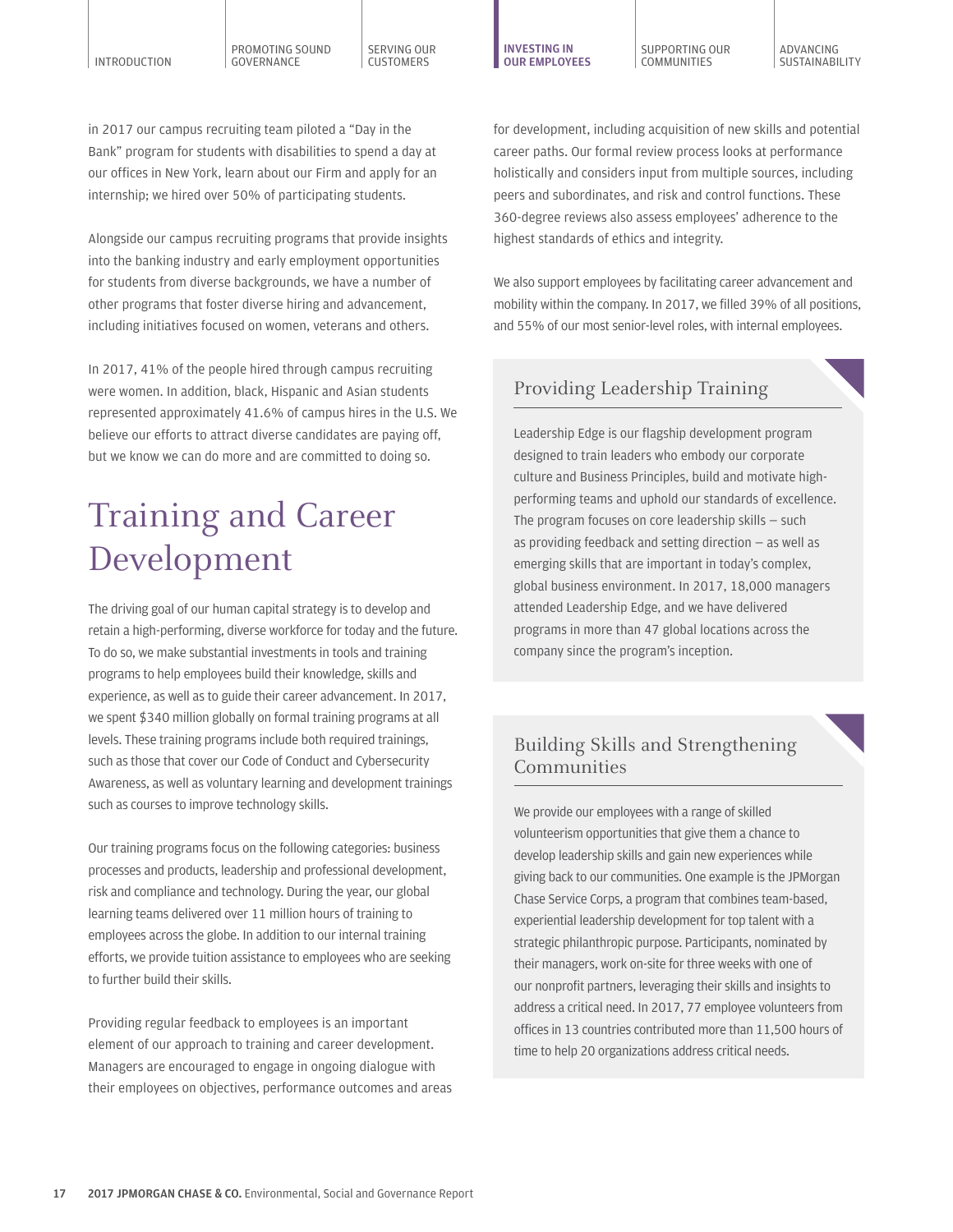[SERVING OUR](#page-12-0)  [CUSTOMERS](#page-12-0)

#### **[INVESTING IN](#page-15-0)  [OUR EMPLOYEES](#page-15-0)**

[SUPPORTING OUR](#page-20-0)  [COMMUNITIES](#page-20-0)

#### SUPPORTING WOMEN

Women make up nearly half of our global workforce, and we provide a range of tools and programs to help them succeed. For example, our Women on the Move initiative offers women a platform to exchange ideas and explore ways to support their career development. The Firm hosts more than a dozen targeted resource groups for women, the largest of which is the Women on the Move — Interactive Network (WIN), which supports the growth and retention of women at all levels. We also have programs that support families, such as backup child care and expanded parental leave, as well as programs that address barriers to returning to work, such as our ReEntry Program and Maternity Mentors initiative.

#### BUSINESS RESOURCE GROUPS (BRGs)

BRGs are networking groups that enable our employees around the world to connect with one another based on shared interests. They promote leadership and professional development opportunities for members who serve as active volunteers, advocates and recruiters in our key markets, connecting the company's employees to distinct and diverse communities and helping the Firm achieve certain goals. There are 10 BRGs globally comprised of over 75,000 employees, including Adelante (Hispanic and Latino), BOLD (black), AsPire (Asian and Pacific Islander), Pride (LGBTQA) and the Women on the Move — Interactive Network (WIN). Approximately 30% of our employees are members of at least one BRG. While each BRG has a core focus, all employees are welcome to join any BRG.

We have also launched a Hispanic Executive Forum, Asian Executive Forum and LGBT Executive Council, all modeled after our existing Black Executive Forum, through which senior leaders at the Firm share best practices and drive agendas that are important to each respective community.

# A Workplace for Everyone

At JPMorgan Chase, we strive to cultivate a work environment that emphasizes our core values of respect, integrity and inclusivity and supports all employees' heritages, cultures, work styles and lifestyles. Managers play an important role in fostering inclusive environments where all employees can thrive and contribute to the success of the team and organization. We provide managers with diversity and inclusion training, as well as what we call our Blueprint, which provides leaders with ideas and resources to attract, hire, develop and retain diverse talent. In 2017, our Firm received more than 50 [awards](https://www.jpmorganchase.com/corporate/About-JPMC/ab-awards.htm) recognizing and reflecting our firmwide commitment to promoting an inclusive environment for our employees.

We have a range of programs designed to foster an inclusive, supportive workplace, such as:

#### ADVANCING BLACK LEADERS (ABL)

Our ABL initiative seeks to improve attraction, retention and development of black talent, particularly at the most senior levels of the Firm. A key focus is on encouraging managers to recruit diverse slates of candidates from inside and outside the company. We have also introduced programs to build the skills and exposure of junior talent and promote retention of talent. To encourage dialogue and engage our people, in 2017, over 85,000 employees were invited to participate in our ABL Dialogues, a series of interactive discussions led by local leaders in 10 strategic U.S. locations.

Two years into this initiative, we are seeing encouraging results. For example, at year-end 2017, we achieved increases in the number of black Managing Directors globally, including both new talent and the advancement of existing employees. The number of black Executive Directors is up 30%; the number of black Vice Presidents is up 17%; and recruitment of black recent graduates is up 7% since the start of the initiative.

We are in the process of extending many of the learnings and best practices from the ABL initiative to other employee segments.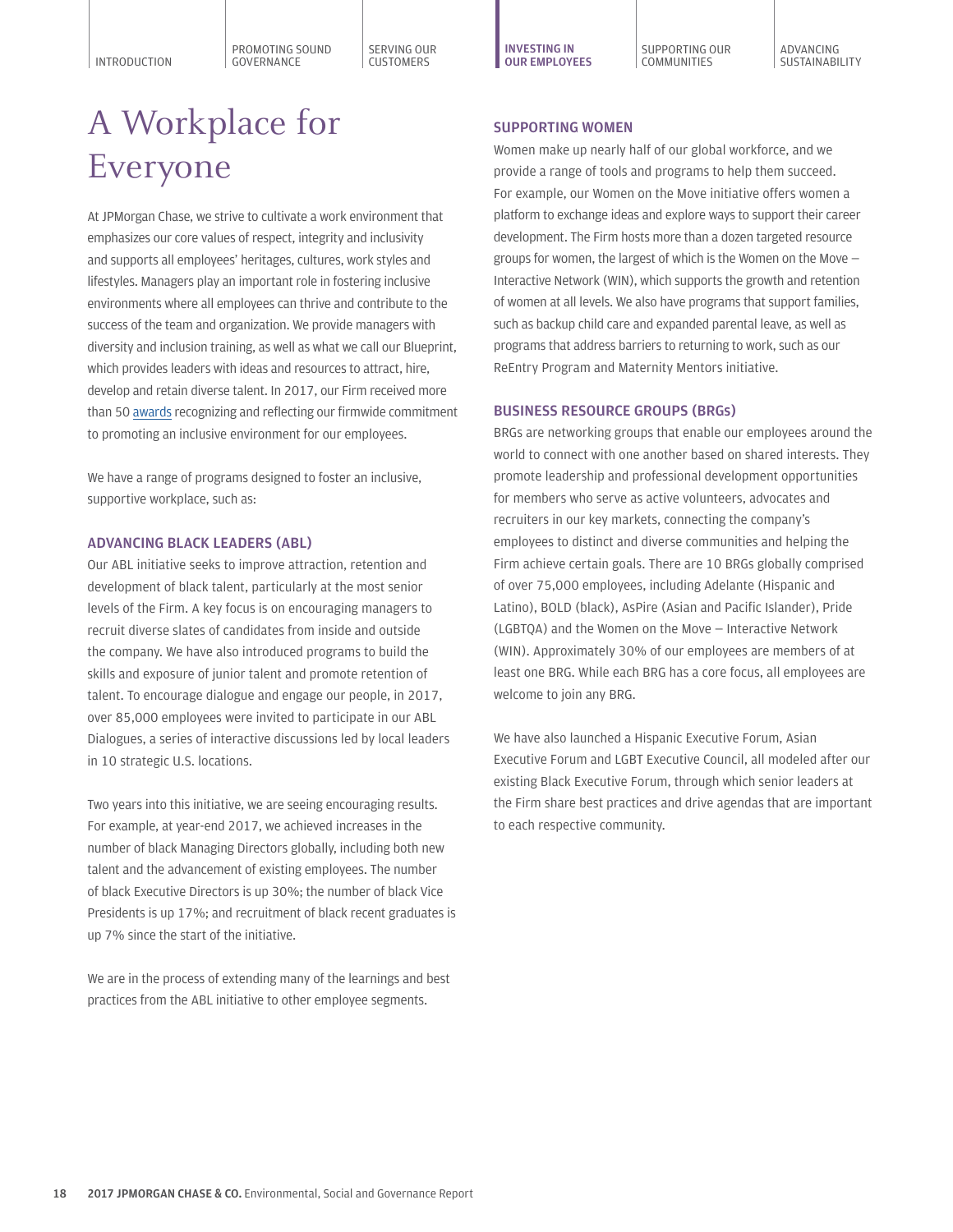[INTRODUCTION](#page-2-0)

military service.

MILITARY AND VETERAN HIRING

[PROMOTING SOUND](#page-7-0) 

since  $2011$  – including over 1,400 in 2017 alone – and more than 50% of veteran hires come from self-identified diverse backgrounds. We also offer internship programs in the U.S. and the U.K. to support the transition of military personnel and veterans into the financial services industry. Once they have joined the Firm, our Office of Military and Veterans Affairs helps support our veteran employees through mentorship programs, recognition events and other initiatives aimed at bridging the gap between military and corporate cultures. We also have a veteransfocused BRG that provides access to tools that foster the retention, development and advancement of veterans at all levels at JPMorgan Chase. Additionally, we offer paid military leave for all types of

[SERVING OUR](#page-12-0)  [CUSTOMERS](#page-12-0)

[SUPPORTING OUR](#page-20-0)  [COMMUNITIES](#page-20-0)

- JPMorgan Chase has hired more than 12,000 U.S. veterans + Rewarding behaviors that generate sustained value for the
	- Firm and reinforce personal accountability + Encouraging employees to think and act like owners

Compensation decisions for employees are based on an evaluation of role, tenure, seniority, and the business segment and location in which they work. We have governance mechanisms, systems and controls in place that are intended to provide our employees equitable pay for the work that they do, regardless of who they are. In addition to our internal processes, we engage outside experts and consultants to help us evaluate and analyze our pay practices, and we adjust our approach when merited.

Alongside compensation, we offer comprehensive benefits packages for our employees and their families, including health care coverage, retirement benefits, life and disability insurance, on-site health and wellness centers, employee assistance programs, competitive vacation and leave policies, backup child care arrangements, tuition reimbursement programs and more.

### Assessing Gender Pay Equity

We conduct regular pay equity reviews at all levels. In early 2018, we announced that the results of our most recent gender pay equity assessment show that women at JPMorgan Chase globally are paid 99% of what men are paid. In addition, in the U.S., minority employees are paid more than 99% of what nonminority employees are paid. These results show that men and women at the Firm, in aggregate, are paid comparably, taking into account a number of factors, including role, tenure, seniority, the business area they work in and geography. However, we also know that women still are not represented in as many senior management positions as men. Despite the significant progress we have made, this means there is still a gap between the pay of men and women. We are proud of our efforts to support women, and we remain committed to continuing to work hard to promote gender pay equity, and also attract, retain and promote a diverse workforce — especially at more senior levels.

### The ODI provides leaders and employees across the Firm with consistent standards, tools and processes to better accommodate

OFFICE OF DISABILITY INCLUSION (ODI)

and support employees with disabilities. Our management team focuses on four areas — attitude, accessibility, accommodations and assimilation — to hire and retain individuals with disabilities throughout the firm. A key area of focus has been on process enhancements that have improved resolving employee requests to better accommodate their needs.

# Employee Compensation and Benefits

Providing competitive benefits and compensation is a key component of our talent development strategy and is important for attracting and retaining the best employees. Our compensation philosophy provides the guiding principles that drive compensation-related decision making across all levels of the Firm. We believe the effectiveness of our compensation program is dependent on the alignment of sound pay practices with our compensation philosophy, including:

- + Providing competitive and equitable compensation opportunities to employees based on their roles and responsibilities, experience, performance and other factors
- + Tying pay to performance and evaluating performance at the firm, business unit and individual levels
- + Promoting a culture of shared success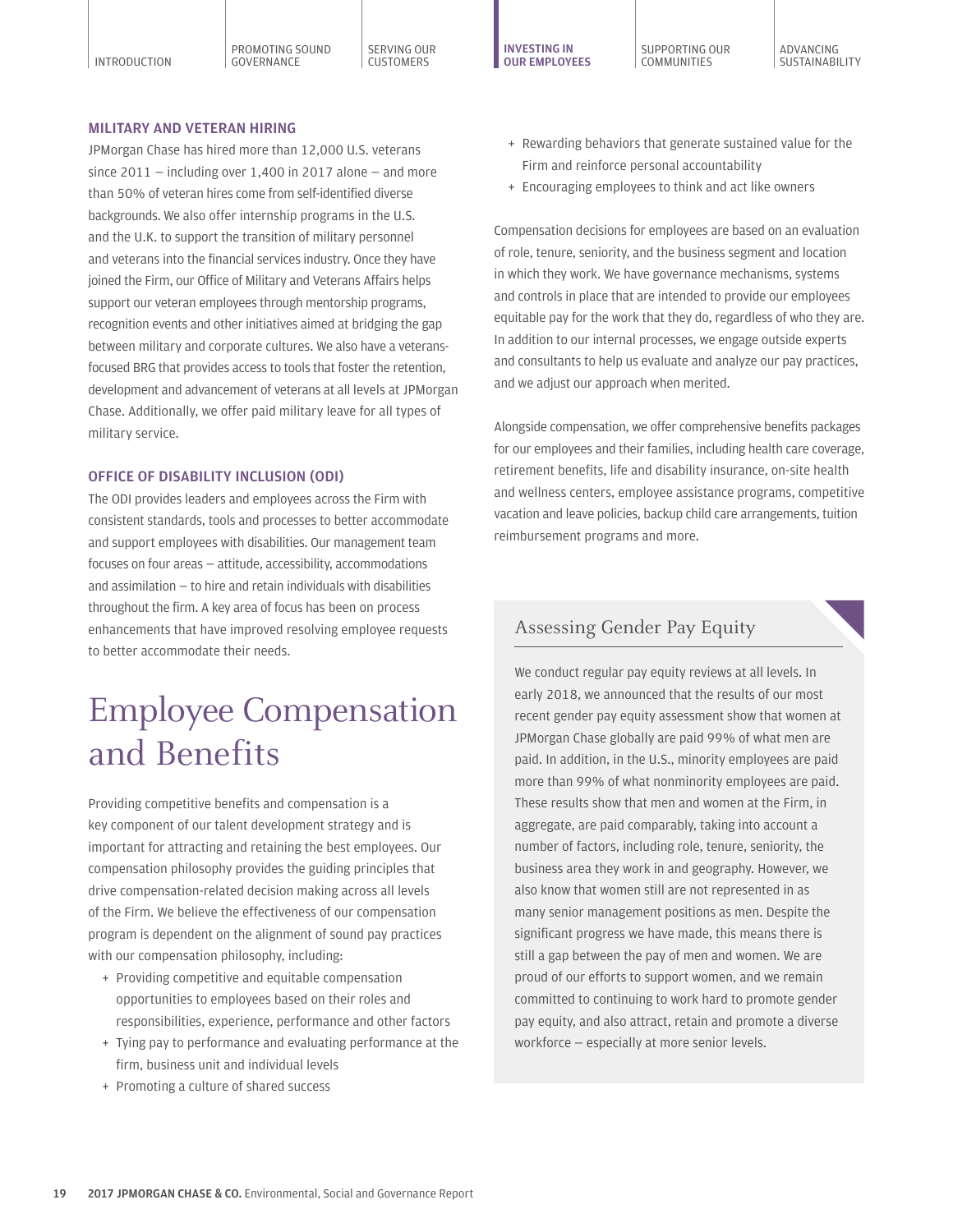#### [INTRODUCTION](#page-2-0)

[SERVING OUR](#page-12-0)  [CUSTOMERS](#page-12-0)



SUPPORTING OUR [COMMUNITIES](#page-20-0)

ADVANCING SUSTAINABILITY

#### Expanding and Accelerating Our Investment in Employees

For the second time in two years, JPMorgan Chase has increased hourly wages for many of our employees, effective February 25, 2018. The Firm raised wages from between \$12 and \$16.50 an hour to between \$15 and \$18 an hour in over 100 cities, depending on the local cost of living. This will benefit 22,000 full- and part-time U.S. hourly employees, notably in branches and customer service centers, in an effort to attract and retain great employees. We believe this is the right thing to do. To help ease the burden of out-of-pocket medical expenses, the Firm will also reduce medical plan deductibles by \$750 per year for employees making less than \$60,000. Additionally, consistent with our guiding philosophy to direct our benefits spending toward lowerwage earners, in 2017 we again offered a \$750 Special Award to employees who earn under \$60,000. The Firm's full benefits package is valued at, on average, \$12,000 annually per employee in this pay range.

### Supporting Health and Wellness

JPMorgan Chase is committed to providing a comprehensive set of benefits programs and policies that support the needs and lifestyles of our employees and their families. The benefits plan includes a health care and insurance plan and a comprehensive wellness program for employees and their spouses/domestic partners. As part of this wellness program, we are investing in health and wellness centers across our facilities globally and have launched a series of programs to improve access to health services for our employees, including on-site health screenings and health advocates. In 2017, 81% of enrolled employees and 64% of enrolled spouses/domestic partners completed a wellness screening and assessment that helps identify potential or existing health risks.

We also continue to expand support for working parents. In 2017, we launched new educational resources and information sessions attended by nearly 8,000 employees and started a mentoring program for new parents across 16 of our locations. Globally, we offer parental and adoption leave programs with a minimum of 16 weeks of fully paid parental leave time for employees who are the primary caregivers and a minimum of two weeks for the nonprimary caregivers. We have flexible work options to support parents and others who need alternative time schedules, and we provide backup child care and other assistance to working parents.

### Additional Online Resources  $\Box$

- ö [2018 Proxy Statement](https://www.jpmorganchase.com/corporate/investor-relations/document/proxy-statement2018.pdf)
- ö [Awards and Recognition](https://www.jpmorganchase.com/corporate/About-JPMC/ab-awards.htm)
- ö [Business Principles](https://www.jpmorganchase.com/corporate/About-JPMC/ab-business-principles.htm)
- ö [Careers at JPMorgan](https://careers.jpmorgan.com/careers/US/en/home)  **[Chase](https://careers.jpmorgan.com/careers/US/en/home)**
- ö [Compensation &](https://www.jpmorganchase.com/corporate/About-JPMC/ab-compensation-management.htm)  [Management](https://www.jpmorganchase.com/corporate/About-JPMC/ab-compensation-management.htm)
- [Development Committee](https://www.jpmorganchase.com/corporate/About-JPMC/ab-compensation-management.htm)
- > [Diversity and Inclusion](https://www.jpmorganchase.com/corporate/About-JPMC/diversity)  $>$  How We Do Business  $-$

[The Report](https://www.jpmorganchase.com/corporate/investor-relations/document/How_We_Do_Business.pdf)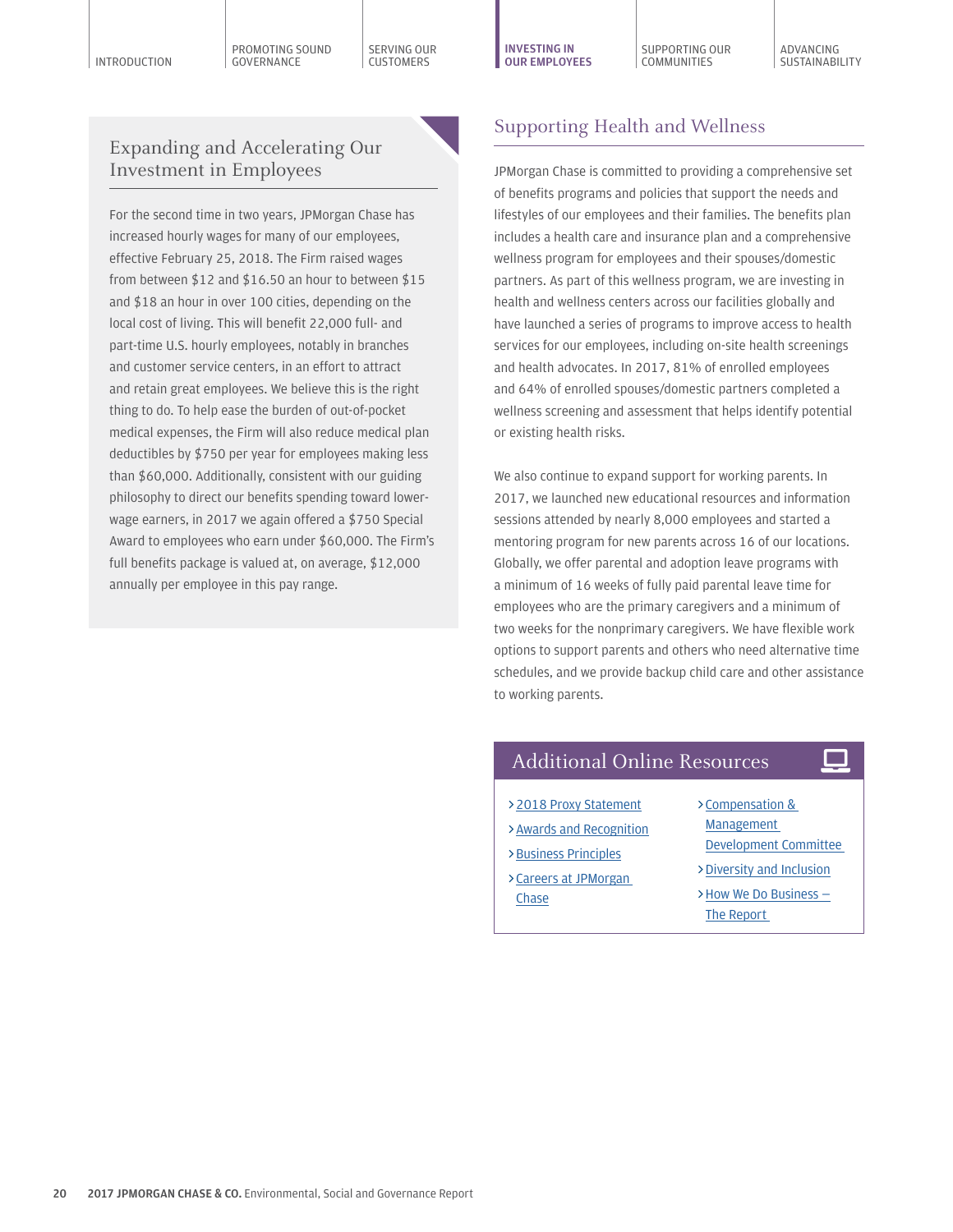[PROMOTING SOUND](#page-7-0) 

[SERVING OUR](#page-12-0)  [CUSTOMERS](#page-12-0)

[INVESTING IN](#page-15-0)  [OUR EMPLOYEES](#page-15-0) **SUPPORTING OUR COMMUNITIES**

ADVANCING SUSTAINABILITY

# <span id="page-20-0"></span>Supporting Our Communities

JPMorgan Chase believes there is a pressing need to expand access to opportunity and help more people move up the economic ladder. Through our model for driving inclusive growth, we are taking a strategic, datadriven approach to doing just that.

Our efforts are focused on what our experience has shown are universal pillars of opportunity, and we are undertaking significant, long-term global initiatives that directly leverage our Firm's worldwide presence, expertise and resources.

Our model is yielding real results, so we are extending it to communities around the world to create more opportunity for more people. We are also scaling it with a 40% increase in our annual community investments, which we announced in early 2018. The net result is that JPMorgan Chase will invest a total of \$1.75 billion over the next five years to help drive inclusive economic growth. We are making these investments because it is good for our communities and for our Firm — when our communities thrive, our business thrives.

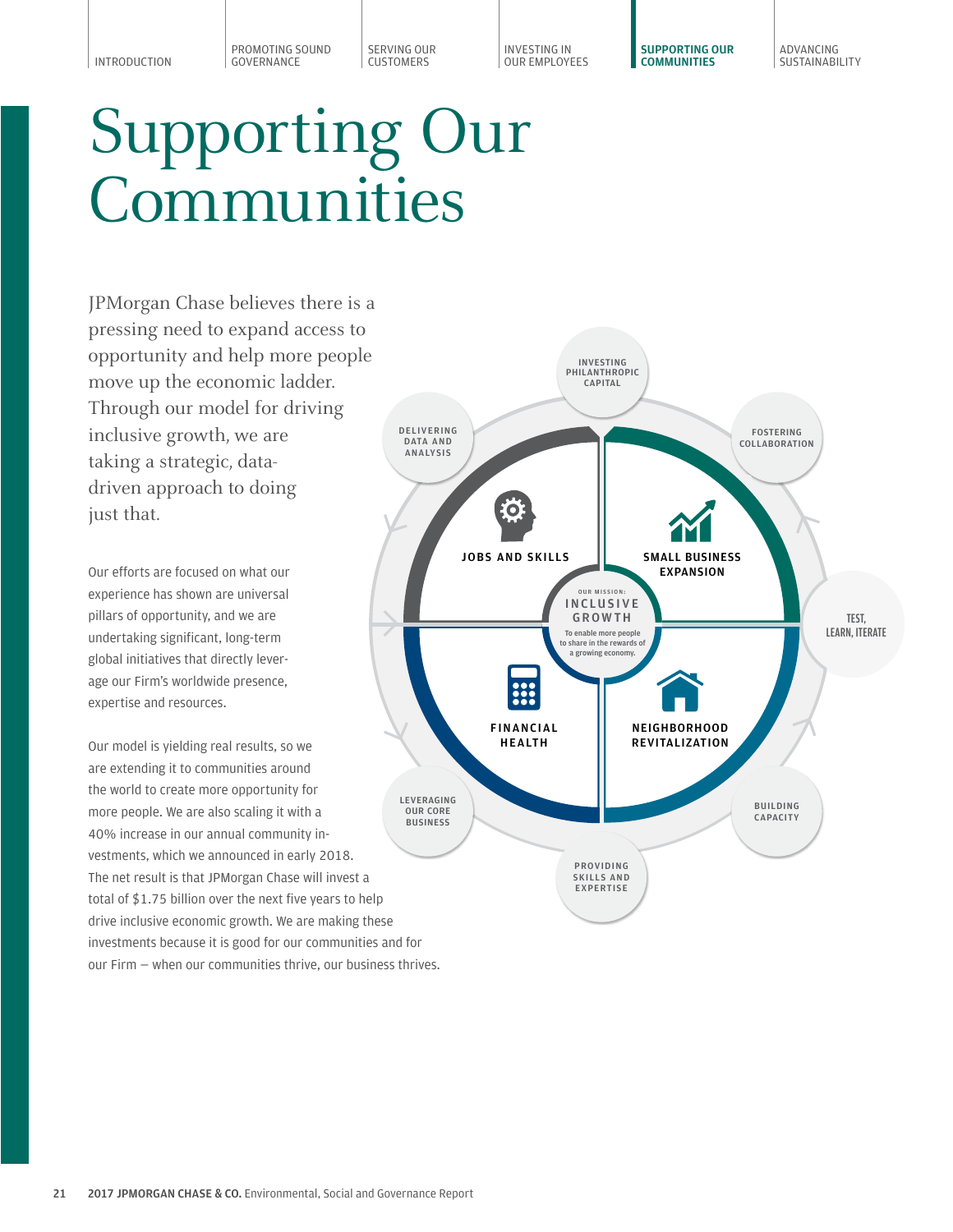**[SUPPORTING OUR](#page-20-0)  [COMMUNITIES](#page-20-0)**

# Focusing on Key Pillars of Opportunity

Our Firm's model for driving inclusive growth is focused on key pillars of opportunity: jobs and skills, small business expansion, neighborhood revitalization and financial health. In 2017, our Firm deployed approximately \$250 million in philanthropic capital across 40 countries.

### Jobs and Skills

Through New Skills at Work, New Skills for Youth and other initiatives, we are investing over \$350 million to provide young people and adult workers the skills and training they need to move up the economic ladder, while strengthening the talent pipeline employers need to compete. In addition to supporting programs that train workers to compete for well-paying, middle-skill jobs, we are developing next-generation labor market data resources. For example, in partnership with Georgetown University, in 2017 we launched the Good Jobs Index [\(GoodJobsData.org](http://GoodJobsData.org)), an interactive platform that allows users to explore the entire U.S. labor market for jobs with median earnings of \$55,000 per year that do not require a bachelor's degree.

Also in 2017, we expanded The Fellowship Initiative, our Firm's intensive academic, leadership and professional development program for young men of color. In 2017, 117 students completed the program in Chicago, Los Angeles and New York City — with a 100% high school graduation rate — and we expanded it into Dallas. In 2018, we increased the overall size of the program when we welcomed in 200 new Fellows for the Class of 2020.

### Small Business Expansion

Through Small Business Forward, JPMorgan Chase is leveraging our deep expertise in serving the small business sector as part of a \$150 million, five-year initiative to support and scale innovative efforts to expand opportunities for underserved entrepreneurs, including people of color, women and veterans.

A key focus of Small Business Forward is expanding access to flexible capital. In 2015, we helped launch the Entrepreneurs of Color (EOC) Fund to provide capital to Detroit's minority-owned small businesses. By 2017, the EOC Fund had tripled in size to more than \$18 million, with support from new funders Fifth Third Bank, Kresge Foundation and Ralph C. Wilson, Jr. Foundation. To date, the EOC Fund has lent or approved nearly \$4.7 million to more than 45 minority small businesses — 53% of them owned by women — resulting in over 600 new or preserved jobs. In 2018, we are replicating the model with similar funds in San Francisco and New York City's South Bronx.

### Neighborhood Revitalization

Partnership for Raising Opportunity in Neighborhoods (PRO Neighborhoods) is JPMorgan Chase's \$125 million initiative to support locally driven solutions for revitalizing neighborhoods across the U.S. Through the effort, we are leveraging our deep expertise in community development banking to drive collaboration, provide seed capital to preserve and build affordable housing, and develop forward-looking data tools to help nonprofits and communities effectively target investments.

Through an annual competition, PRO Neighborhoods motivates local community development financial institutions (CDFIs) to work together to tackle a specific challenge. To date, PRO Neighborhoods has hosted four competitions — awarding a total of \$84 million to 62 CDFIs serving over 25 states. We are supporting collaborative approaches to community development in other ways as well. The Uplift America Fund, for example, is a unique public-private partnership aimed at addressing poverty in rural America. The effort brings together the U.S. Department of Agriculture with philanthropic and private sector partners, including JPMorgan Chase, to fund vital community services and strengthen community-based lenders in distressed communities.

### Financial Health

The Financial Solutions Lab (FinLab) — a \$30 million, five-year initiative managed by the Center for Financial Services Innovation with founding partner JPMorgan Chase — is one part of our firmwide strategy to promote financial health (see p. 15). FinLab hosts an annual competition to identify, test and scale technology-based products and services that address the needs of low- and moderateincome Americans. Since FinLab's inception in 2014, the 26 winners have served more than 2.5 million Americans with solutions on issues such as managing cash flow, increasing savings, improving credit scores and more. Collectively, FinLab companies have also raised more than \$250 million in capital since joining the program.

Our Firm also supports nonprofit organizations that help lowincome individuals get on more solid financial ground. Since 2014, JPMorgan Chase has committed more than \$100 million to over 500 organizations that have collectively helped at least 2.4 million people across 11 countries improve their financial well-being.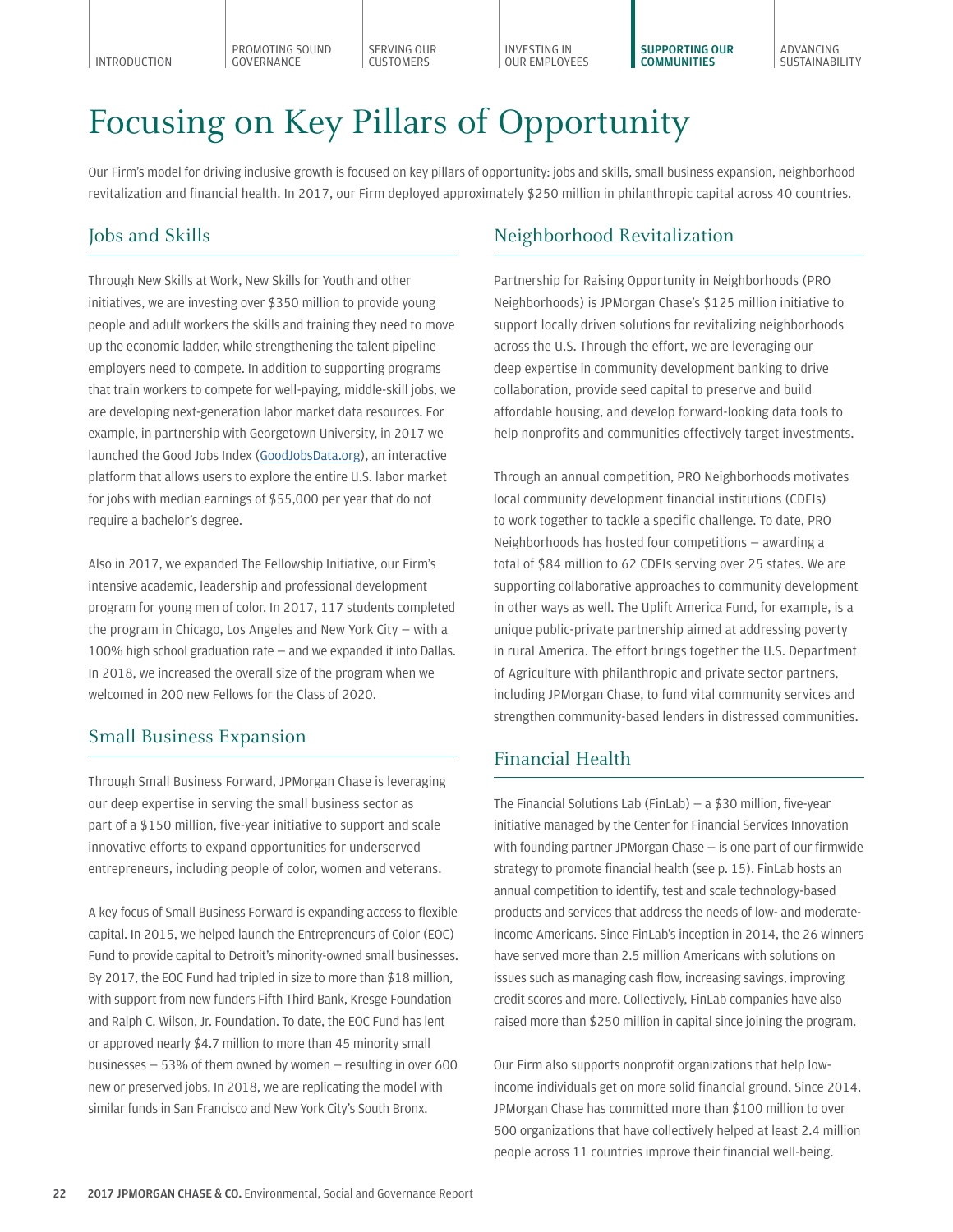**[SUPPORTING OUR](#page-20-0)  [COMMUNITIES](#page-20-0)**

## Extending Our Model

In 2014, JPMorgan Chase launched an initiative to support Detroit's economic recovery. In just three years — and two years ahead of schedule — we exceeded our initial \$100 million commitment and now expect to invest \$150 million in the city by 2019. We view this effort — which combines philanthropic investments with our core business expertise — as proof of concept of our Firm's model for driving inclusive growth. The initiative is yielding real results. To date, we have deployed \$117 million in loans and grants in Detroit's economic recovery. This investment is allowing more than 15,000 adults and young people to receive skills training for in-demand jobs; supporting development projects that have created or preserved more than 900 jobs, over 1,300 housing units and 177,000 square feet of commercial space; and providing more than 2,200 entrepreneurs with technical assistance and access to capital, creating or maintaining more than 1,100 jobs.

We are now putting the approach we refined in Detroit into action in other communities facing similar challenges, and where we believe the conditions are right for our Firm to make a meaningful contribution. Most important, we look for collaboration among a community's civic, business and nonprofit organizations, which lies at the heart of our model's success. In 2017, we announced new, multiyear commitments to two cities:

### Chicago

JPMorgan Chase made a \$40 million, three-year commitment to create economic opportunity in Chicago's underserved South and West sides, focused in four key areas:

- + Connecting underserved entrepreneurs with capital and resources by supporting efforts such as the Women's Business Development Center's ScaleUp program, which delivers business services, mentorship, technical assistance and access to capital to female entrepreneurs.
- + Equipping Chicagoans with the skills to get on well-paying career paths, through efforts such as a robotics technician training program operated by Building Self Determination Industries, a subsidiary of the Arthur M. Brazier Foundation.
- + Investing in and leveraging existing support to foster neighborhood revitalization. For example, we are supporting The Chicago Collaborative, a partnership between three community development financial institutions. To date, the collaborative has preserved nearly 600 units of affordable housing.
- + Promoting financial health by supporting efforts such as The Resurrection Project (TRP), which is helping families through personalized financial coaching and asset-building services like Lending Circles. Through our support, TRP has served nearly 2,000 individuals, with an average improved credit score of 28 points and an average increase in savings of \$2,227.

### Washington, D.C.

JPMorgan Chase made a \$10 million, three-year commitment to Washington, D.C., focused in the District's underserved Wards 7 and 8. We have committed half of this to support a plan to help existing residents benefit from economic opportunities related to a planned 11th Street Bridge Park development, an ambitious, \$50 million project that will include an elevated bridge across the Anacostia River. We are targeting the other half of our commitment toward accelerating and scaling efforts to provide residents most at risk of being left behind with opportunities to benefit from the region's economic growth.

#### RECOGNITION FOR OUR WORK

We are proud that our Firm's corporate responsibility efforts have been recognized by a number of organizations and media outlets. In 2017, for example, *Fortune* magazine highlighted JPMorgan Chase's work in Detroit and ranked JPMorgan Chase No. 1 on its list of companies that are changing the world. Our Firm was also selected as winner of The Queen's Award for Enterprise for Promoting Opportunity in the United Kingdom.

므

### Additional Online Resources

- ö [2017 Annual Report](https://www.jpmorganchase.com/corporate/investor-relations/document/annualreport-2017.pdf)
- ö [Corporate Responsibility Report \(April 2018\)](https://reports.jpmorganchase.com/corporate-responsibility/2017/cr-2017-home.htm)
- ö [Corporate Responsibility](https://www.jpmorganchase.com/corporate/Corporate-Responsibility/corporate-responsibility.htm)
- ö [JPMorgan Chase Institute](https://www.jpmorganchase.com/corporate/institute/institute.htm)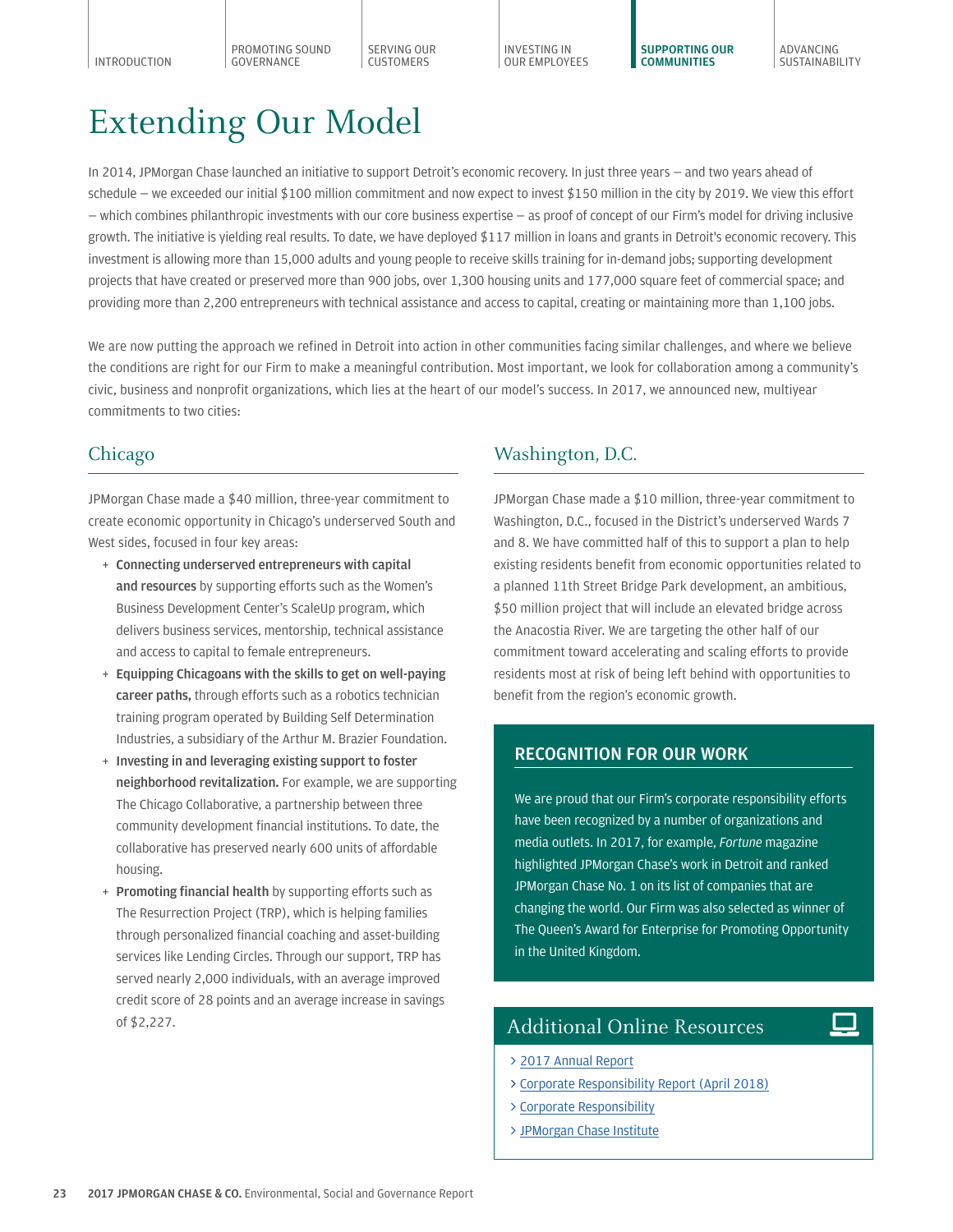[SUPPORTING OUR](#page-20-0)  [COMMUNITIES](#page-20-0)

# Advancing Sustainability

JPMorgan Chase works with companies in nearly every sector of the economy — as well as with development finance institutions, governments, and investors — to help them advance environmental and social best practices and capitalize on the opportunities created by the transition to a lower-carbon, more sustainable future. We also strive to promote sustainability, including energy efficiency and renewable energy, across our buildings, branches and data centers. JPMorgan Chase's sustainability strategy reflects and drives our comprehensive, firmwide efforts to advance sustainable solutions for our clients and within our own operations.

## Our Comprehensive Sustainability Strategy

| <b>Business</b><br>Opportunities                 | Advancing financing opportunities and investment strategies, with a<br>commitment to facilitate \$200 billion in clean financing by 2025 |  |
|--------------------------------------------------|------------------------------------------------------------------------------------------------------------------------------------------|--|
| Operational<br>Sustainability                    | Managing our buildings and branches sustainably, with a goal of<br>using 100% renewable energy by 2020                                   |  |
| <b>Risk</b><br>Management                        | Managing environmental and social risks associated with our<br>financing activities                                                      |  |
| <b>Policy Engagement</b><br>& Market Development | Partnering with stakeholders to advance best practices<br>and new opportunities                                                          |  |
| Employee<br>Engagement                           | Leveraging the skills and passion of our employees to advance<br>sustainability in our business and communities                          |  |
| Transparency<br>& Reporting                      | Reporting on our approach to and performance on<br>Environmental, Social and Governance issues                                           |  |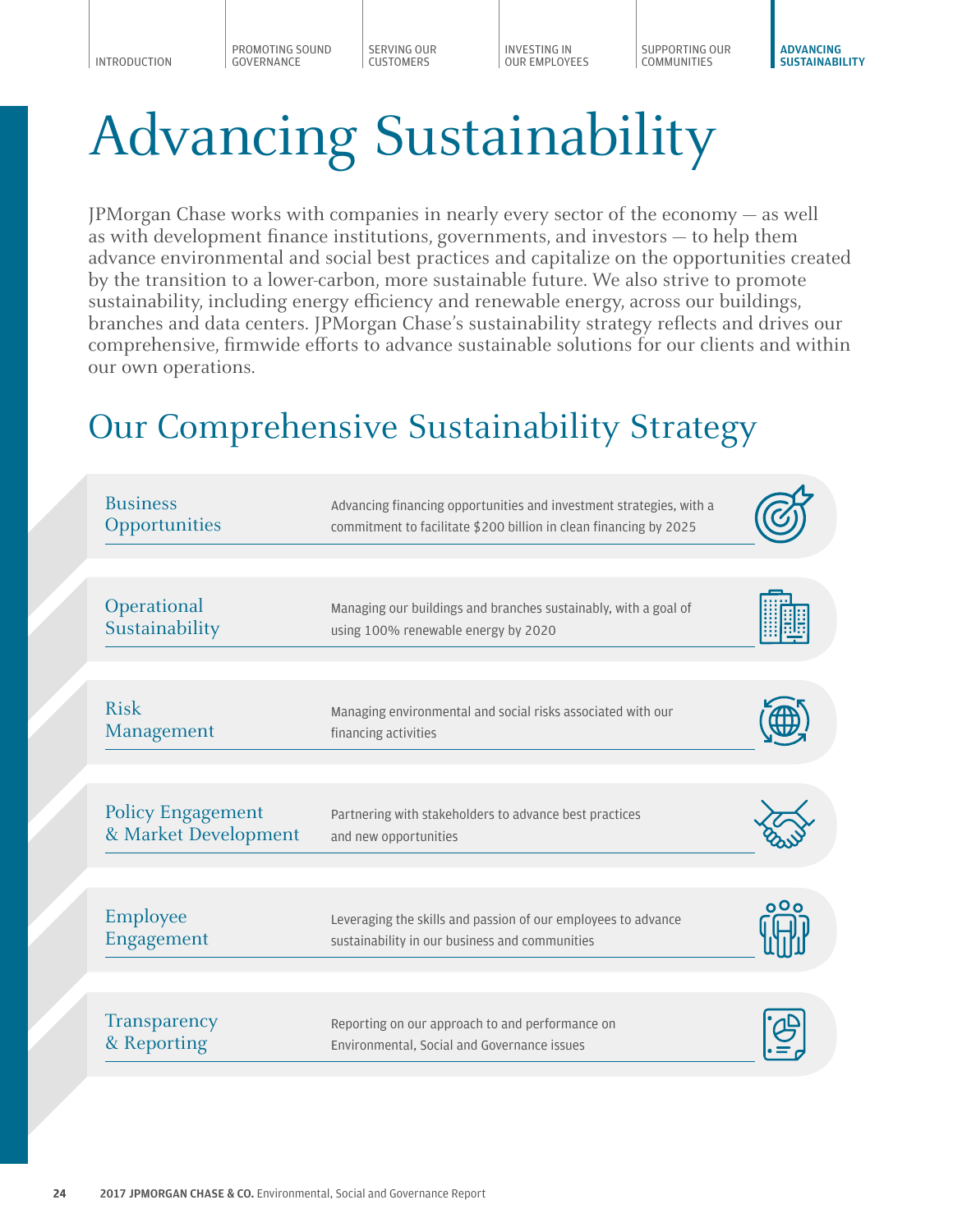#### OUR COMMITMENTS

Building on our global strategy, in 2017 we announced new targets to:

- + Facilitate \$200 billion in clean financing through 2025
- + Source renewable energy for 100% of our global power needs by 2020

## Business Opportunities

JPMorgan Chase works to integrate sustainability into the way we do business to better serve our clients, many of whom have sustainability objectives of their own. We help them achieve these objectives by leveraging our resources and the expertise of our bankers, risk managers, industry experts and others across our Firm.

### Corporate & Investment Bank and Commercial Banking

Advancing sustainability through our financing activities is a key element of our strategy, as exemplified by our commitment to facilitate \$200 billion in clean financing through 2025. As of year-end 2017, JPMorgan Chase had facilitated \$60.6 billion toward this commitment, helping our clients to scale the impact of their sustainability efforts around the world.

This financing activity is led principally through our Corporate & Investment Bank and Commercial Banking businesses. These groups serve large- and medium-sized corporations, governments and institutions by providing strategic advice, raising capital, extending loans and offering risk management solutions. We help our clients achieve their financial and sustainability objectives in numerous ways, including:

+ **Underwriting debt with a sustainable use of proceeds.**  In 2017, JPMorgan Chase underwrote \$13.5 billion in green bonds and bonds with a sustainable use of proceeds. In 2017, Apple Inc. raised \$1 billion using green bonds. The company plans to increase its recycling efforts and to pioneer the use of greener materials in its products and processes. It was the second green bond Apple has issued with JPMorgan Chase as an active bookrunner.

- + **Financing and risk management.** JPMorgan Chase provides financing and risk management solutions to support clients' renewable energy projects and to facilitate new energy, technology, transportation, waste management and water treatment innovations. In 2017, the Firm provided \$1.2 billion for wind and solar projects in the U.S. Since 2003, JPMorgan Chase has committed or arranged over \$18 billion in financing for wind, solar and geothermal energy projects in the U.S.
- + **Providing advisory services.** JPMorgan Chase advises clients on leading strategic transactions and capital raises, including in the renewable energy sector. For example, in 2017 the Firm served as financial advisor to Enbridge Inc., an energy infrastructure group, on its partnership with EnBW to develop the Hohe See and Albatross offshore wind farms in Germany one of Europe's largest offshore wind projects. The Firm also advised SunEdison on its sale of a controlling stake in TerraForm Power and the sale of TerraForm Global — renewable energy companies — to Brookfield Asset Management.
- + **Advancing sustainability through research.** The Firm periodically produces sustainability and ESG-themed research. We also share insights and best practices with both corporate and investor clients to advance efforts globally.

### Asset & Wealth Management

Through our Asset & Wealth Management business, comprised of Asset Management and Wealth Management, we help individuals, advisors and institutions around the world invest capital to achieve their financial goals. These goals increasingly include a desire to align investments with sustainability objectives.

Our Asset Management business, with over \$1.7 trillion in assets under management (AUM),<sup>2</sup> has a long-standing commitment to incorporating ESG factors into its investment practices. This commitment is outlined in its Sustainable Investing Statement and is guided by its Sustainable Investment Leadership Team, which brings together a cross-functional group of senior experts to implement a coordinated strategy for sustainable investing across asset classes and investment offerings. This includes systematically incorporating ESG factors into fundamental research and portfolio management where material and relevant; deepening capabilities, including portfolio analytics, measurement and reporting; and regularly engaging with company management on a broad range of ESG topics.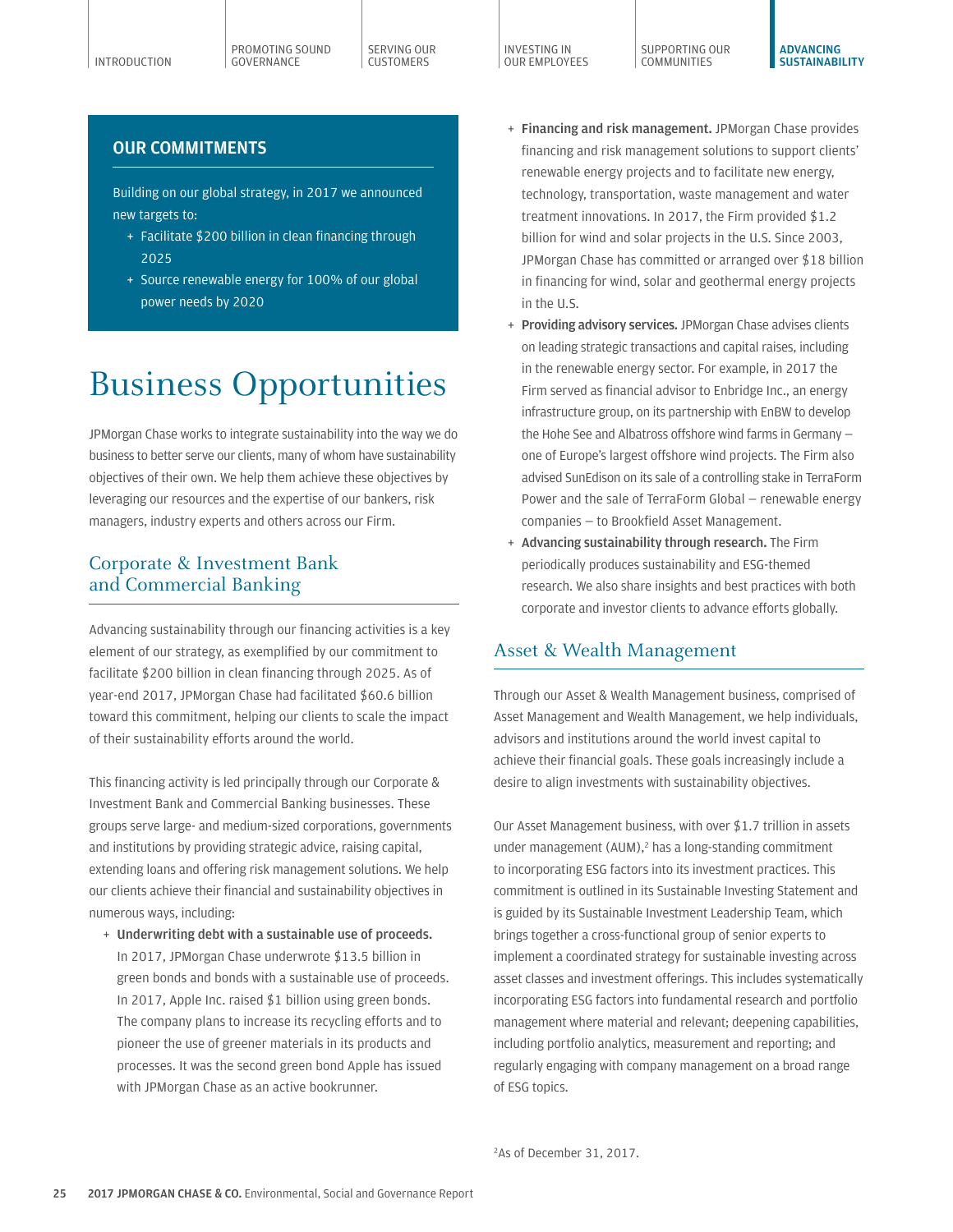As of December 31, 2017, our Asset Management business had implemented systematic and explicit consideration of ESG factors into the investment decision-making process across approximately \$365 billion in AUM. This represents

We have also increased our efforts to contribute to and advance our clients' understanding of ESG matters. For example, in 2017 our Asset Management team published a series of insights and podcasts exploring ESG integration, engagement and proxy

In Wealth Management, we provide foundations, endowments, family offices and individuals with innovative investment strategies and advice to help them achieve their financial

approximately 30% of its long-term AUM.

voting, climate risk and other topics.

[INVESTING IN](#page-15-0)  [OUR EMPLOYEES](#page-15-0) [SUPPORTING OUR](#page-20-0)  [COMMUNITIES](#page-20-0)

### **Operational** Sustainability

Promoting sustainability in our operations is an important part of our sustainability strategy and supports the Firm's goals to operate efficiently, strengthen our resilience and reduce costs. As a financial institution, our direct environmental impacts stem primarily from the operation of our corporate buildings, retail bank branches and data centers.

#### OUR REAL ESTATE FOOTPRINT

- + Operating in more than 60 countries
- + Managing over 5,500 properties, covering approximately 75 million square feet — about 27 times the square footage of the office space at the Empire State Building
- + Approximately 85% of our real estate portfolio is in the U.S.

#### 2017 SUSTAINABLE OPERATIONS **PROGRESS**

- + Reduced Greenhouse Gas (GHG) emissions by over 50% since 2005
- + Sourced renewable energy for 21% of our global power consumption
- + Recycled more than 36,000 tons of paper globally through our secure-shred program
- + 91% of the paper we purchased was sustainably certified

goals and personal objectives, including advice on integrating sustainable investing strategies into their portfolios. In 2017, we expanded our thought leadership by developing client resources across a range of topics, including ESG integration, exclusionary screening, positive screening, thematic investing and impact investing. Currently, we have 45 investment strategies geared toward ESG investing globally across equities, fixed income, alternatives and multi-asset portfolios, with \$2.4 billion in AUM through a combination of approaches including ESG integration, exclusionary screening, positive screening, thematic investing and impact investing. We are continuing to explore the use of new analytical tools to help clients achieve their social and investment goals, along with new opportunities for our clients to invest in impact investing funds.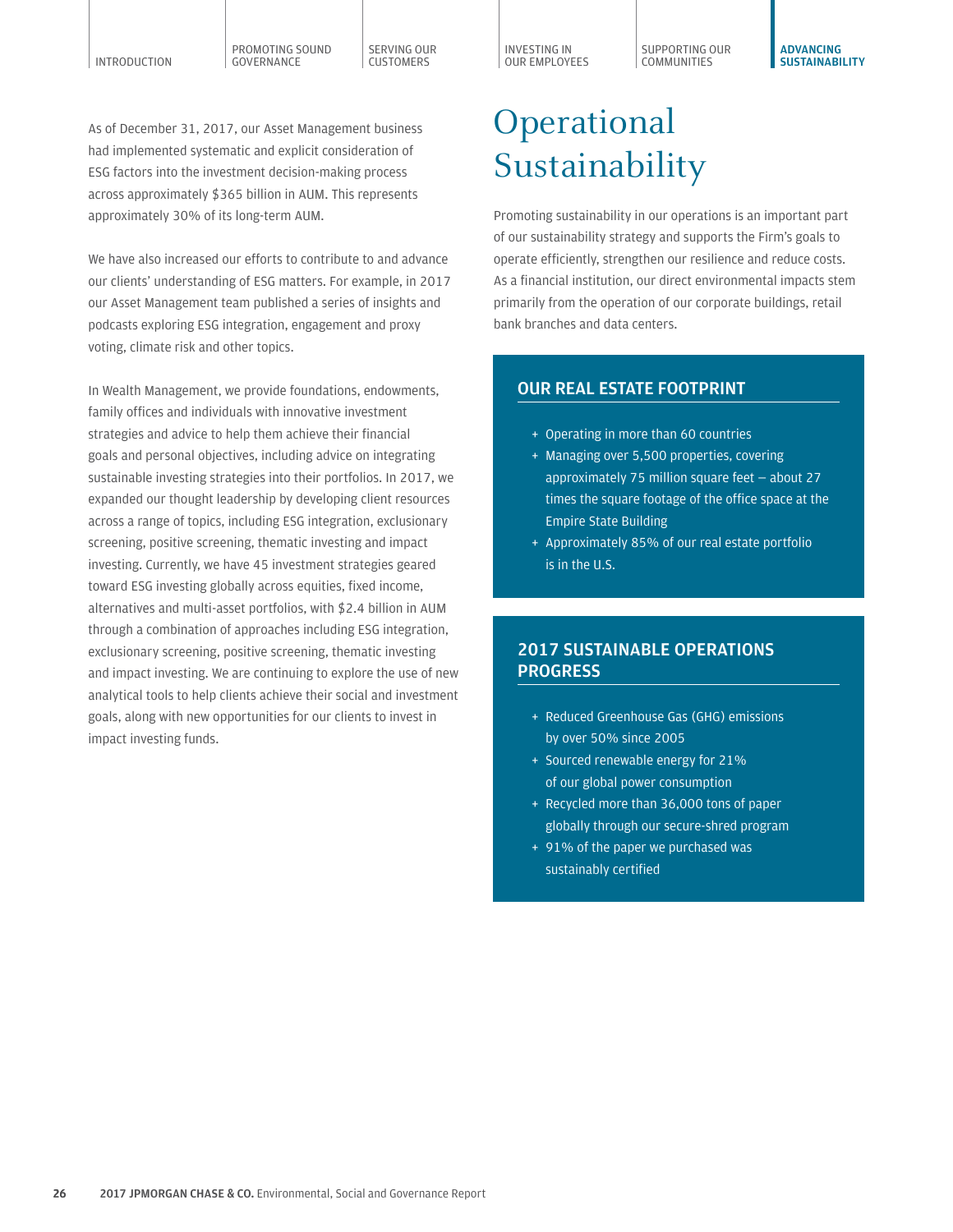### Reducing Our Carbon Footprint

In 2017, we announced a commitment to source renewable energy for 100% of our global power needs by 2020, a major step in our long-standing efforts to reduce our carbon footprint. Below is our strategy to meet this commitment and the progress we have made through year-end 2017:

| <b>HOW WE WILL DO IT</b>                                                                                                                                                                                                                                                               | <b>OUR PROGRESS</b>                                                                                                                                                                                                                                                                                                                                                                                                                                                                                                                                                                                                                                                                                                                                               |
|----------------------------------------------------------------------------------------------------------------------------------------------------------------------------------------------------------------------------------------------------------------------------------------|-------------------------------------------------------------------------------------------------------------------------------------------------------------------------------------------------------------------------------------------------------------------------------------------------------------------------------------------------------------------------------------------------------------------------------------------------------------------------------------------------------------------------------------------------------------------------------------------------------------------------------------------------------------------------------------------------------------------------------------------------------------------|
| <b>INSTALLING ON-SITE</b><br><b>RENEWABLE ENERGY</b><br>We are developing on-site solar<br>power generation at over 1,400<br>bank-owned retail and 40<br>commercial buildings globally.                                                                                                | + Started planning for a pilot installation of solar panels at 23 Chase branches in<br>California and New Jersey<br>+ Initiated plans to install solar arrays on our commercial buildings in Columbus,<br>Ohio; Plano, Texas; Tempe, Arizona; and Wilmington, Delaware<br>+ Planning to install large-capacity fuel cell technology at our Metrotech Center in<br>Brooklyn, New York, which is expected to meet about 48% of the site's energy needs                                                                                                                                                                                                                                                                                                              |
| <b>EXECUTING POWER PURCHASE</b><br><b>AGREEMENTS (PPAS)</b><br>We are using the Firm's global reach<br>and expertise in the renewable power<br>sector to support the development<br>of new renewable energy projects on<br>grids from which we purchase energy.                        | + Executed a PPA to secure renewable energy for nearly 10% of our firmwide<br>power use from a 100-megawatt wind farm in Texas. The innovative structure of this<br>PPA allowed us not only to serve as the project's primary energy buyer, but also to<br>provide a long-term hedge for the remaining energy generation from the wind farm<br>which helped the developer raise the necessary capital to undertake the project<br>+ Executed a second PPA in Bangalore, India, to purchase power from a solar farm to<br>cover about 15% of our electricity needs in the country                                                                                                                                                                                  |
| <b>REDUCING ENERGY CONSUMPTION</b><br>We are improving energy efficiency<br>by installing LED lighting and state-<br>of-the art Building Management<br>Systems.                                                                                                                        | + About 80% of the way through retrofitting 4,400 Chase branches with LED lighting.<br>Once complete, we will have installed 1.4 million bulbs and cut our lighting energy<br>consumption in half, making ours the world's largest LED lighting network to date<br>+ Installed Building Management Systems, which synchronize operational systems<br>that control lighting, heating, air conditioning and irrigation, at 50 pilot sites and are<br>now initiating a full-scale rollout to 4,100 Chase bank branches<br>+ Certified 108 retail branches that met the Environmental Protection Agency's<br>(EPA's) Energy Star requirements<br>+ Recognized by the EPA as the 2018 Energy Star Partner of the Year for advancing<br>leadership in energy efficiency |
| <b>SUPPORTING RENEWABLE ENERGY AND</b><br><b>OFFSETTING EMISSIONS</b><br>For nearly a decade, we have been<br>supporting renewable energy and offsetting<br>our emissions by purchasing certified<br>Renewable Energy Credits (RECs) and<br>Verified Emission Reduction (VER) Credits. | + Purchased 200,000 RECs, the equivalent of about 10% of our total<br>electricity consumption<br>+ Offset 100% of emissions from employee air travel through the purchase<br>of VERs                                                                                                                                                                                                                                                                                                                                                                                                                                                                                                                                                                              |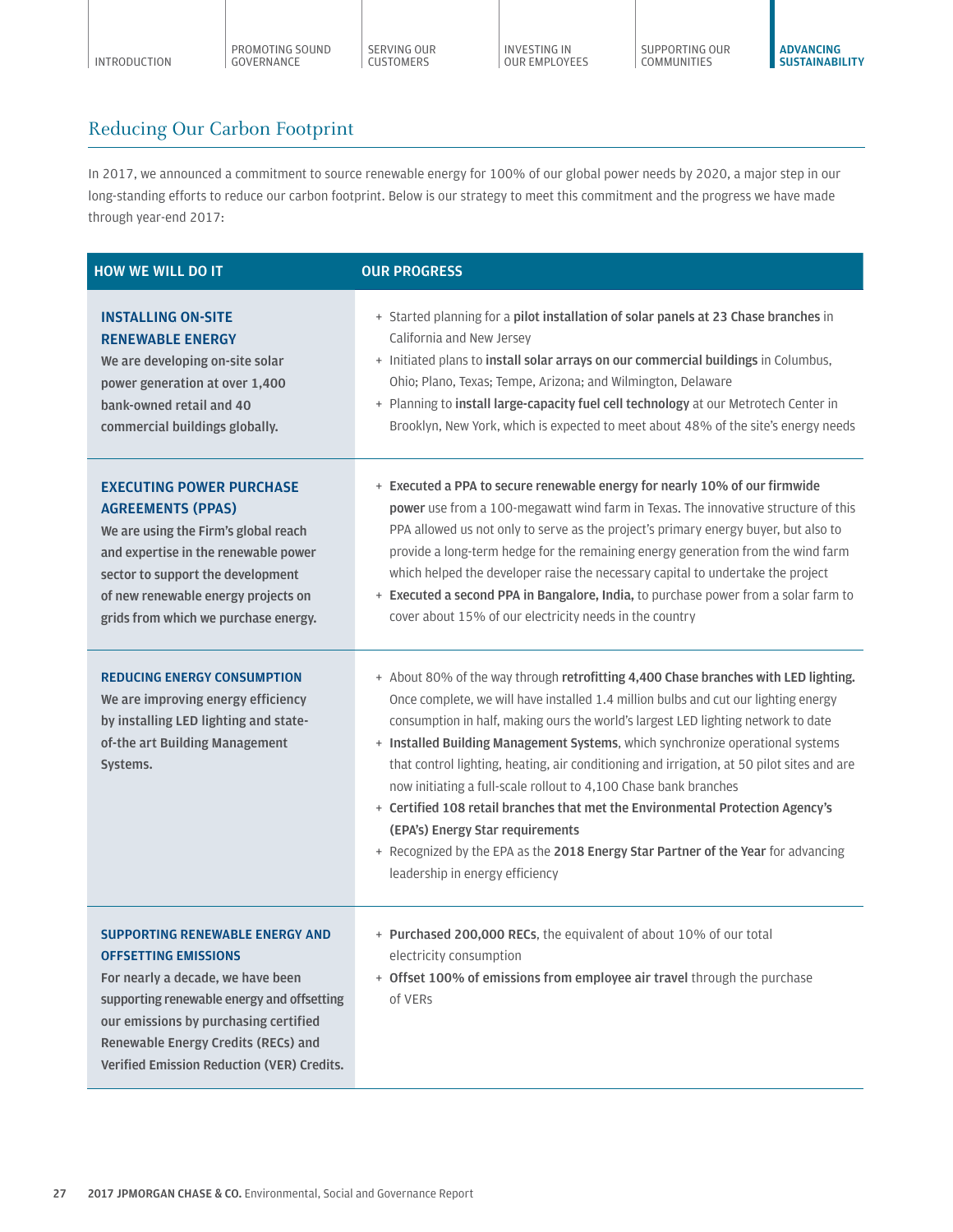[SERVING OUR](#page-12-0)  [CUSTOMERS](#page-12-0)

[INVESTING IN](#page-15-0)  [OUR EMPLOYEES](#page-15-0) [SUPPORTING OUR](#page-20-0)  [COMMUNITIES](#page-20-0)

**ADVANCING SUSTAINABILITY**

### Risk Management

Assessing our clients' approach and performance on environmental and social issues is an important component of the Firm's risk management process. It helps us make more informed decisions and enables us to offer insights and guidance on best practices when clients are seeking to access capital markets, provide disclosures to investors or improve sustainability efforts.

Our [Environmental and Social Policy Framework](https://www.jpmorganchase.com/corporate/Corporate-Responsibility/document/jpmc-environmental-and-social-policy-framework.pdf) outlines the Firm's approach to evaluating reputational and financial risks posed by environmental and social matters, including certain activities that we will not finance, and sectors and activities subject to environmental and social due diligence. Our due diligence efforts are managed by a dedicated group within our risk management organization — Global Environmental and Social Risk Management (GESRM). In cases where significant issues are identified, clients and transactions may be escalated to one of the Firm's Reputation Risk Committees.

In 2017, 2,281 transactions — spanning credit (loans), debt underwriting, equity underwriting and advisory services — were referred to GESRM because a potential environmental or social risk was identified. All transactions referred were subject to an initial

review and additional, more detailed due diligence was undertaken on 1,136 of the referred transactions. Of these, 61 transactions were designated as "high risk," covering projects with Category A impacts in line with the Equator Principles, as well as transactions with more significant environmental and social issues, which required more substantive internal review and engagement with clients.

We also continue to conduct periodic portfolio-wide reviews — where we take an in-depth look at policy trends, market developments and sustainability practices in various industries to inform transaction-level due diligence and engagement with our clients.

JPMorgan Chase is an adopter of, or signatory to, various internationally recognized principles that help guide our efforts on environmental and social risk management, including the Equator Principles. We are one of the coordinating banks for a multistakeholder process underway to update the Equator Principles. Further information about our implementation of the Equator Principles is published on our [website.](https://www.jpmorganchase.com/corporate/Corporate-Responsibility/equator-principles-report.htm) We also published information about our wholesale credit exposure by industry in our [2017 Annual Report.](https://www.jpmorganchase.com/corporate/investor-relations/document/annualreport-2017.pdf)



Transactions Subject to Detailed Due Diligence by Region and Sector

% of total (1,136 transactions)

\* Basic Resources includes Forestry, Mining and Heavy Manufacturing; Energy includes Oil & Gas and Power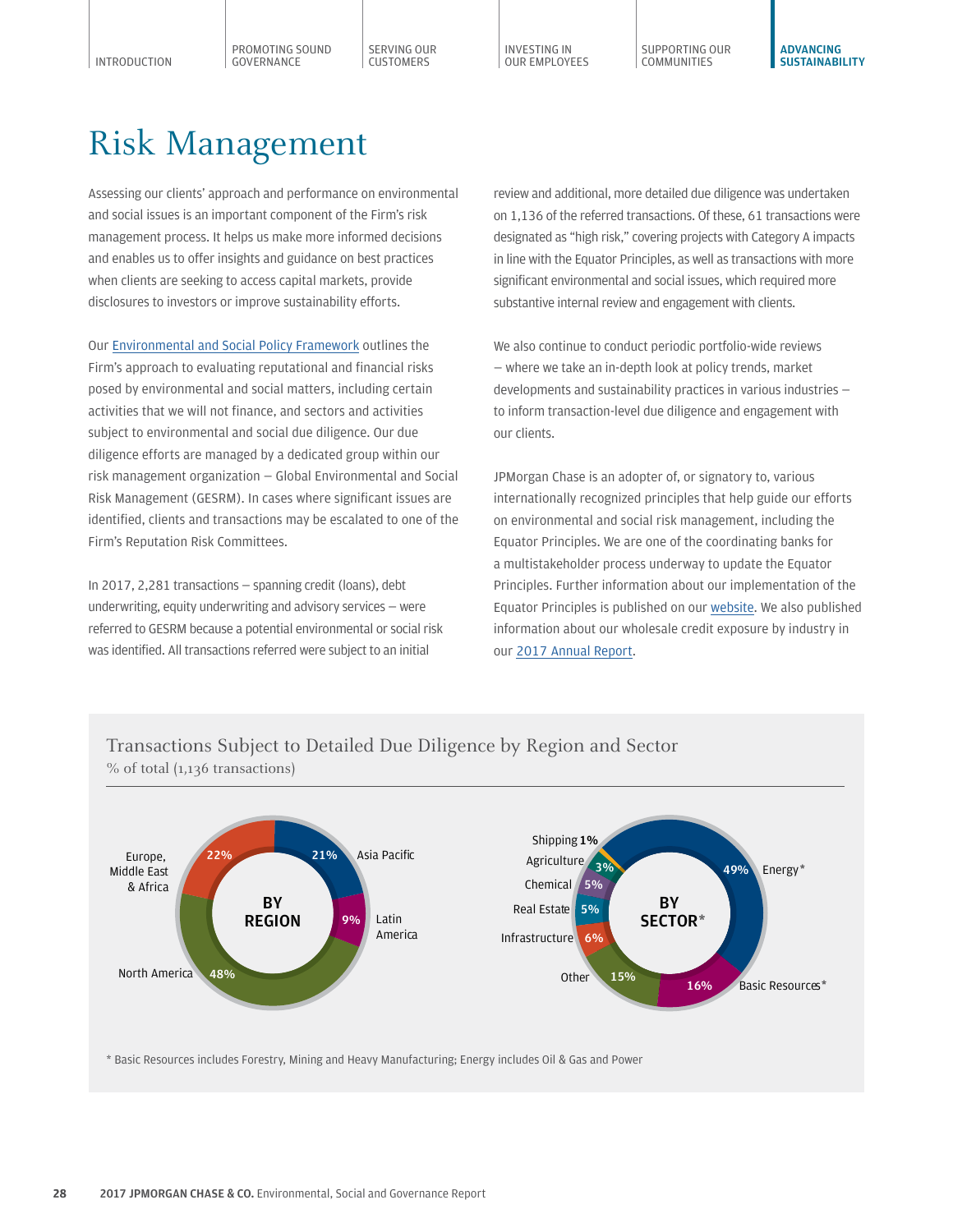[PROMOTING SOUND](#page-7-0) 

[SERVING OUR](#page-12-0)  [CUSTOMERS](#page-12-0)

# Policy Engagement and Market Development

Our Firm partners with and participates in a wide range of organizations and initiatives aimed at encouraging corporate leadership on sustainability and promoting sustainability best practices within our industry and in other sectors. Through these forums we share our expertise on issues at the nexus of finance and sustainability, while engaging with and learning from other companies and organizations. For example, our Firm serves as Deputy Chair of the Green Bond Principles Executive Committee, helping to standardize a growing market and promote scalability.

One of our key efforts has been focused on accelerating the private market for conservation through our support for NatureVest, the impact investing unit of The Nature Conservancy. JPMorgan Chase is the founding sponsor, strategic advisor and an Advisory Board member to NatureVest.

## Transparency and Reporting

We are committed to reporting publicly on our approach to and performance on ESG topics. We do so through this annual ESG Report and numerous other communications channels (see Additional Online Resources, p. 7). We are also helping to advance transparency by serving on the Financial Stability Board's Task Force on Climate-related Financial Disclosures (TCFD), which has developed voluntary guidance on corporate disclosure of climate-related risks and opportunities. We are currently exploring how the TCFD recommendations will inform our approach to reporting on climate risks and opportunities.

# Employee Engagement

Our employees are a key part of our efforts to advance sustainability. Our Firm is committed to supporting what matters to our employees — and we also want to provide opportunities for our people to make a contribution on issues they care about. In addition, we believe engaging our employees on sustainability helps us attract and retain the best people.

#### KEY MEMBERSHIPS AND COMMITMENTS

JPMorgan Chase participates in, is a member of or has committed to various initiatives and principles that address business and sustainability matters, including:

- + C2ES Business Environmental Leadership Council
- + CDP (Investor Signatory)\*
- + Ceres
- + Corporate Eco Forum
- + Equator Principles
- + Extractives Industry Transparency Initiative\*
- + Global Impact Investing Network
- + Green Bond Principles
- + RE100
- + Soft Commodities Compact
- + Task Force on Climate-related Financial Disclosures
- + U.N. Principles for Responsible Investment\*
- + World Business Council for Sustainable Development
- \* Through J.P. Morgan Asset Management

### Additional Online Resources

- ö [2017 Annual Report](https://www.jpmorganchase.com/corporate/investor-relations/document/annualreport-2017.pdf)
- ö [Environmental and Social Policy Framework](https://www.jpmorganchase.com/corporate/Corporate-Responsibility/document/jpmc-environmental-and-social-policy-framework.pdf)
- ö [Equator Principles Report](https://www.jpmorganchase.com/corporate/Corporate-Responsibility/equator-principles-report.htm)
- ö [Soft Commodities Compact](https://www.jpmorganchase.com/corporate/Corporate-Responsibility/soft-commodities-compact-report.htm)
- ö [NatureVest](https://www.jpmorganchase.com/corporate/Corporate-Responsibility/es-naturevest.htm)
- ö [Research Library](https://www.jpmorganchase.com/corporate/Corporate-Responsibility/es-research.htm)
- > [Sustainability website](https://www.jpmorganchase.com/corporate/Corporate-Responsibility/environment.htm)
- > [Sustainability Fact Sheet](https://www.jpmorganchase.com/corporate/Corporate-Responsibility/document/jpmc-cr-sustainability-fact-sheet.pdf)
- ö [Wealth Management Sustainable Investing](https://am.jpmorgan.com/private-bank/public/gl/en/sustainable-investing)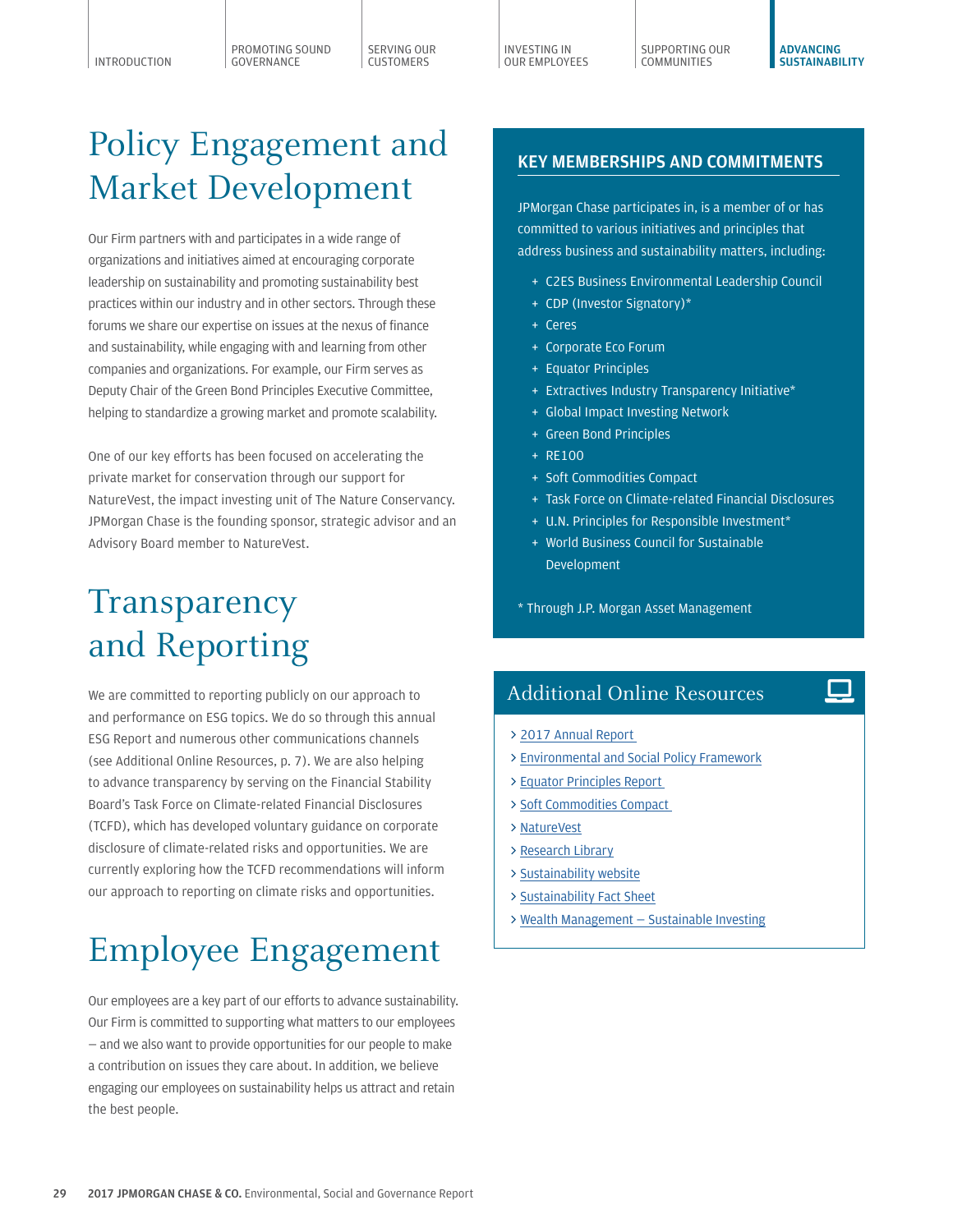[SUPPORTING OUR](#page-20-0)  [COMMUNITIES](#page-20-0)

# Environmental Data

|                                                                                |                     | 2015       | 2016       | 2017       |
|--------------------------------------------------------------------------------|---------------------|------------|------------|------------|
| Employee headcount                                                             |                     | 234,598    | 243,355    | 252,539    |
| Square footage <sup>1</sup>                                                    |                     | 61,401,409 | 59,736,427 | 58,140,356 |
| <b>GREENHOUSE GAS EMISSIONS<sup>2</sup></b>                                    | <b>UNIT</b>         | 2015       | 2016       | 2017       |
| Scope 1 emissions <sup>3</sup>                                                 | MtCO <sub>2</sub> e | 82,525     | 79,556     | 78,229     |
| Scope 2 emissions - location-based                                             | MtCO <sub>2</sub> e | 979,445    | 906,093    | 770,704    |
| Scope 2 emissions - market-based                                               | MtCO <sub>2</sub> e | 844,403    | 780,710    | 596,843    |
| Total Scope 1 and Scope 2 - market-based                                       | MtCO <sub>2</sub> e | 926,928    | 860,267    | 675,073    |
| Reduction over 2005 baseline <sup>4</sup>                                      | $\frac{0}{0}$       | 33         | 38         | 52         |
| Scope 3 emissions from employee air travel <sup>5</sup>                        | MtCO <sub>2</sub> e | 138,878    | 130,430    | 187,020    |
| Verified emission reduction (VER) credits purchased                            | MtCO <sub>2</sub> e | 150,000    | 160,000    | 175,1556   |
| <b>RENEWABLE POWER</b>                                                         | <b>UNIT</b>         | 2015       | 2016       | 2017       |
| Electricity production (on-site solar and fuel cells)                          | MWh                 | 4,353      | 5,328      | 6,472      |
| Contractual instruments <sup>7</sup>                                           | <b>MWh</b>          | 210,000    | 210,000    | 370,801    |
| Proportion of power use from renewable sources<br>(production and instruments) | $\frac{0}{0}$       | 11         | 11         | 21         |
|                                                                                |                     |            |            |            |
| <b>ENERGY CONSUMPTION</b>                                                      | <b>UNIT</b>         | 2015       | 2016       | 2017       |
| Electricity                                                                    | MWh                 | 1,992,529  | 1,942,799  | 1,823,121  |
| Steam                                                                          | <b>MWh</b>          | 40,665     | 30,284     | 30,423     |
| Chilled water (indirect emissions)                                             | <b>MWh</b>          | 495        | 327        | 222        |
| Natural gas                                                                    | <b>MWh</b>          | 234,621    | 221,823    | 224,119    |
| Propane                                                                        | MWh                 | 1,147      | 1,034      | 1,081      |
| Fuel oil                                                                       | MWh                 | 16,490     | 11,161     | 12,283     |
| Jet fuel                                                                       | MWh                 | 30,534     | 32,970     | 33,447     |
| Total <sup>8</sup>                                                             | <b>MWh</b>          | 2,316,480  | 2,240,399  | 2,124,697  |
| Reduction over 2005 baseline (net)                                             | $\frac{0}{0}$       | 27         | 28         | 31         |
| <b>WATER CONSUMPTION</b>                                                       | <b>UNIT</b>         | 2015       | 2016       | 2017       |
| U.S. operations                                                                | m <sup>3</sup>      | 5,014,959  | 5,127,749  | 5,611,797  |
| <b>PAPER</b>                                                                   | <b>UNIT</b>         | 2015       | 2016       | 2017       |
| Total paper purchased (U.S. and Canada)                                        | Mt                  | 69,132     | 70,099     | 45,397     |
| Percentage with recycled content                                               | $\frac{0}{0}$       | 31         | 44         | 28         |
| Percentage with certified content                                              | $\frac{0}{0}$       | 93         | 92         | 91         |
| Total paper collected for shredding and recycling (global)                     | Mt                  | 42,699     | 33,606     | 36,004     |

<sup>1</sup> JPMorgan Chase utilizes an operational control approach to establish boundaries for our greenhouse gas inventory. This includes owned and<br>leased facilities for which we control the energy usage and pay the energy/utili

<sup>2</sup> Scope 1, 2 and 3 emissions were verified for 2015, 2016 and 2017. Other data have not been subject to external verification.<br><sup>3</sup> Scope 1 emissions include emissions from corporate air travel (8,916 MtCO<sub>2</sub>e in 2017).

<sup>4</sup> Emission reduction calculations over the 2005 baseline use the market-based method.<br><sup>5</sup> Improved calculation methodology was implemented in the 2017 reporting year which resulted in an increase in Scope 3 emissions com

 $\frac{6}{1}$  Surplus VERs purchased in 2016 were carried over to offset remaining 2017 Scope 3 emissions<br>7 Contractual instruments include renewable energy credits (RECs) and renewable energy guarantees of origin (REGOs).

<sup>8</sup> Chiller plant fugitive emissions expressed in megawatt hours was removed from the energy consumption table as it is already included as part of Scope 1 emissions. Energy consumption totals were revised accordingly.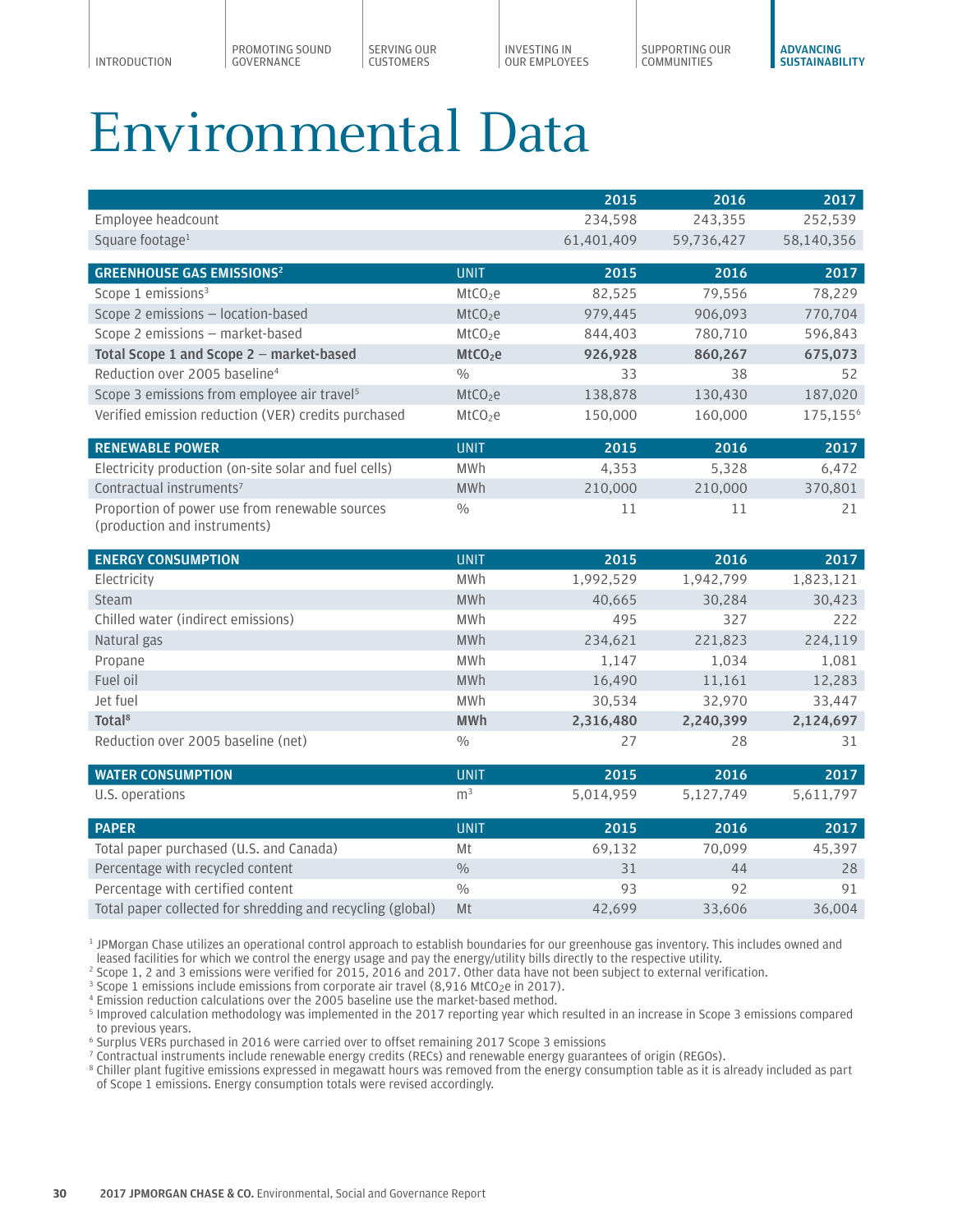# <span id="page-30-0"></span>Key ESG Statistics

All statistics are for 2017 unless otherwise noted.

### Governance

- + JPMorgan Chase has 12 Board Directors, 2 of which are women.
- + 11 Board Directors are independent and their average tenure is 8.7 years.
- + 5 of the Firm's 11 Operating Committee members are women.

### Customers

- + JPMorgan Chase operates in over 100 markets in more than 60 countries.
- + We serve 61 million households with over 5,100 branches and over 16,000 ATMs across the U.S.
- + We have 46.7 million active digital users, including 30.1 million active mobile users.
- + We serve 4 million small business customers.
- + We originated nearly 622,000 small business loans, totaling \$13.3 billion (20% of which were made to businesses in low- and moderate-income communities).

# Sustainability

- + JPMorgan Chase has committed to source renewable energy for 100% of our global power needs by 2020 and facilitate \$200 billion in clean financing by 2025.
- + 21% of our power use came from renewable energy sources and, since 2016, we have facilitated \$60.6 billion in clean financing.
- + We have reduced our greenhouse gas emissions by more than 50% from a 2005 baseline.
- + Asset Management is integrating ESG factors into its investment decision-making process across approximately \$365 billion in AUM.
- + 1,136 transactions required detailed environmental and social due diligence.
- + We have spent over \$15 billion with diverse suppliers since 2007, including \$1.7 billion in 2017.

### Employees

+ JPMorgan Chase employs more than 252,000 people globally, with approximately 68% of employees in the U.S.

- + Women make up 50% of our workforce.
- + 48% of employees in the U.S. are ethnically diverse.
- + Globally, women are paid 99% of what men are paid; in the U.S., minority employees are paid more than 99% of what non-minority employees are paid, adjusting for factors such as role, tenure, seniority, among others.
- + 39% of all positions and 55% of our most senior roles were filled internally.
- + Over 11 million hours of training were delivered, including on business processes and products, leadership and professional development, risk and compliance, and technology.
- + We have hired more than 12,000 U.S. veterans since 2011, including over 1,400 in 2017.
- + We offer 16 weeks of fully paid parental leave time globally for primary caregivers.

### Communities

- + The JPMorgan Chase Foundation deployed approximately \$250 million in philanthropic capital to drive inclusive economic growth globally.
- + 56,000 employees volunteered more than 383,000 hours of their time.

### In early 2018, we announced that we are investing \$20 billion in our employees, branches and communities over the next five years. This investment includes:

- + Further increasing wages to between \$15 and \$18 an hour for 22,000 employees.
- + Opening up to 400 new Chase branches in new cities and states.
- + Hiring up to 4,000 additional employees nationwide.
- + Increasing loans to customers seeking affordable homes by 25% to \$50 billion.
- + Expanding philanthropic investments by 40% to \$1.75 billion.